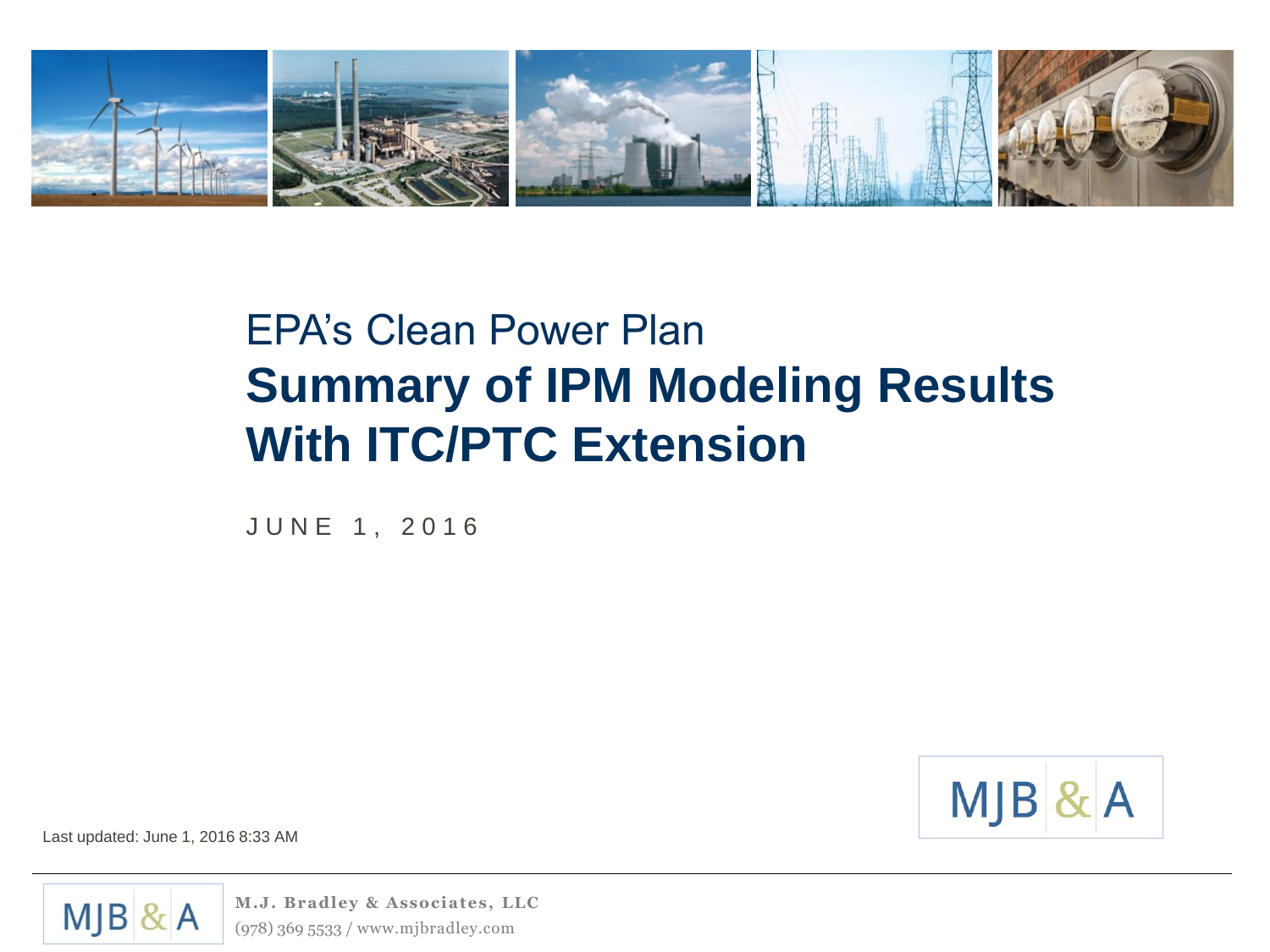# **Acknowledgments**

The following analysis of EPA's final Clean Power Plan (CPP) is based on Integrated Planning Model (IPM®) runs conducted by ICF International, and assumptions developed by M.J. Bradley & Associates (MJB&A). IPM® is a detailed model of the electric power system that is used routinely by industry and regulators to assess the effects of environmental regulations and policy. It integrates extensive information on power generation, fuel mix, transmission, energy demand, prices of electricity and fuel, environmental policies, and other factors.

These model runs are illustrative and not intended to be a prediction of the future; rather, the modelling is intended to assist stakeholders in understanding the implications of key policy decisions and assumptions, such as the form of the standards, the level of energy efficiency, and the degree of compliance flexibility (i.e., trading).

This report and the assumptions and scenarios for this analysis were developed by MJB&A.

We would also like to acknowledge the valuable insights and constructive feedback of the following individuals in preparing this analysis: Derek Murrow, Starla Yeh, and Kevin Steinberger (Natural Resources Defense Council); Derek Furstenwerth (Calpine Corporation); Brian Megali and Kathleen Robertson (Exelon Corporation); Jeff Brown, Xantha Bruso, and Ray Williams (PG&E Corporation); Michael Goggin (American Wind Energy Association); Jennifer Macedonia (Bipartisan Policy Center); Nicholas Bianco (Environmental Defense Fund); and Rick Umoff and Justin Baca (Solar Energy Industries Association).

For questions or comments about this report, please contact:

Christopher Van Atten M.J. Bradley & Associates, LLC E-mail: [vanatten@mjbradley.com](mailto:vanatten@mjbradley.com) Phone: 978-369-5533

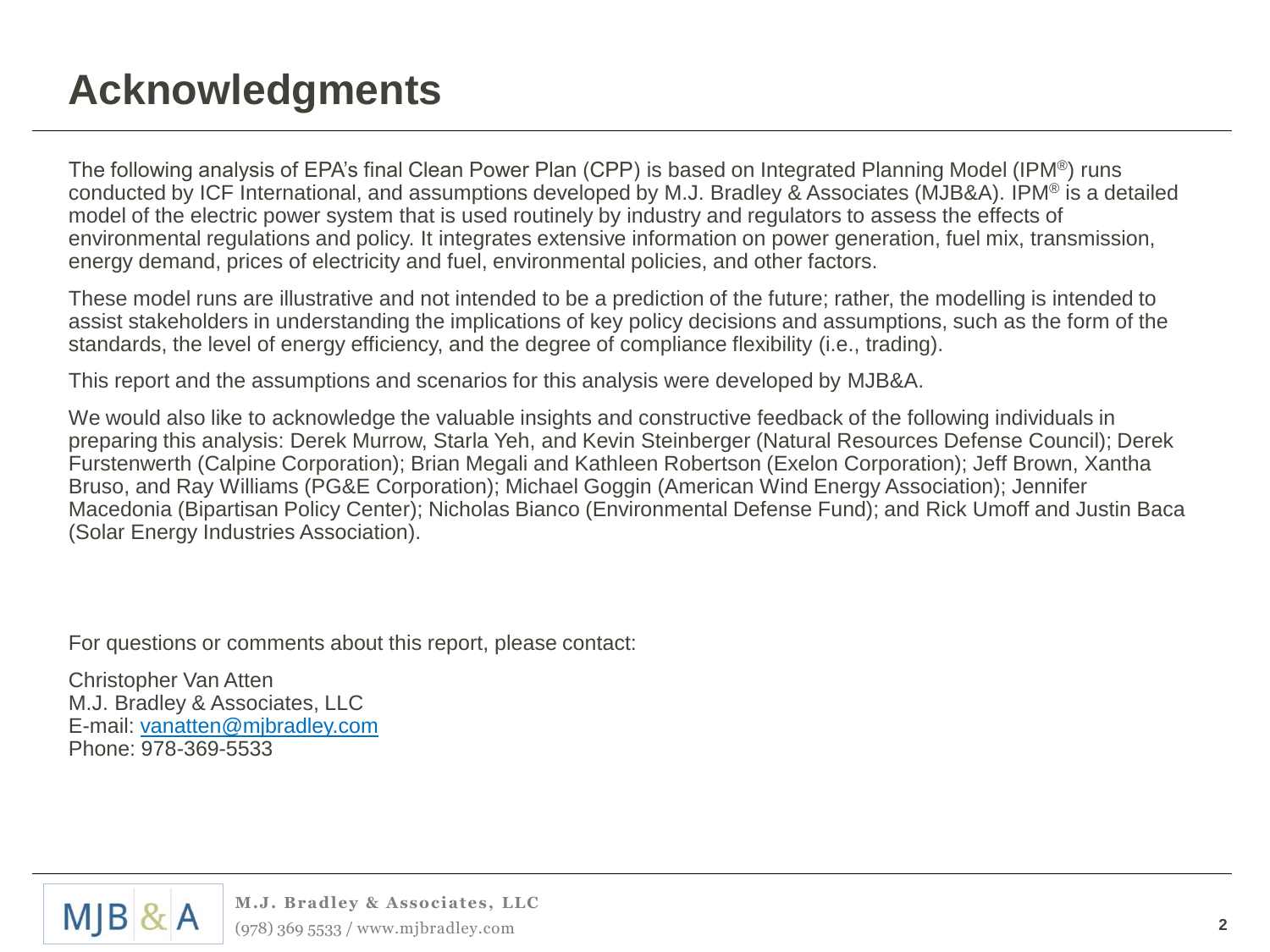### **Executive Summary**

The following report summarizes the results of 10 IPM model runs, evaluating two Reference Cases (business-as-usual scenarios) and eight alternative Clean Power Plan (CPP) regulatory scenarios. For example, several of the cases assume that states adopt EPA's mass-based emissions goals. The cases also assume varying levels of demand-side energy efficiency. Based on the model runs completed to date, we offer the following observations and insights:

- This analysis is an update to our prior January 2016 report and now reflects, in addition to several data updates, Congressional approval of the phase-down of the Production Tax Credit (PTC) for wind energy and the extension of the Investment Tax Credit (ITC) for solar energy.
- Results continue to show that CPP targets are achievable under a range of scenarios and assumptions.
- States can meet the Clean Power Plan's emissions goals while relying on a diverse mix of generating resources and energy efficiency, including renewables, nuclear, natural gas, and coal.
- EPA requires that mass-based state plans address the potential for "emissions leakage." Leakage results from the incentives under a mass-based plan to shift generation and emissions to new fossil-fired power plants outside the program. Our updated analysis continues to find that  $CO<sub>2</sub>$  emissions would increase with an "existing only" massbased program (with no leakage protection) versus an "existing plus new" or "dual rate" approach. The most straightforward approach to address this issue is to adopt the "existing plus new" source mass limits, which is an option available to the states under the CPP. In addition, in the proposed model rule and federal plan, EPA has proposed a method for allocating allowances within an existing-only program to mitigate leakage. Our prior analysis found that the proposed method would have a minor impact on emissions leakage; however, EPA has requested comment on other approaches that could be more effective.
- There are additional sensitivity runs that were not evaluated as part of this study, which we hope to continue evaluating over the coming months, including "patchwork" scenarios and other sensitivity cases.

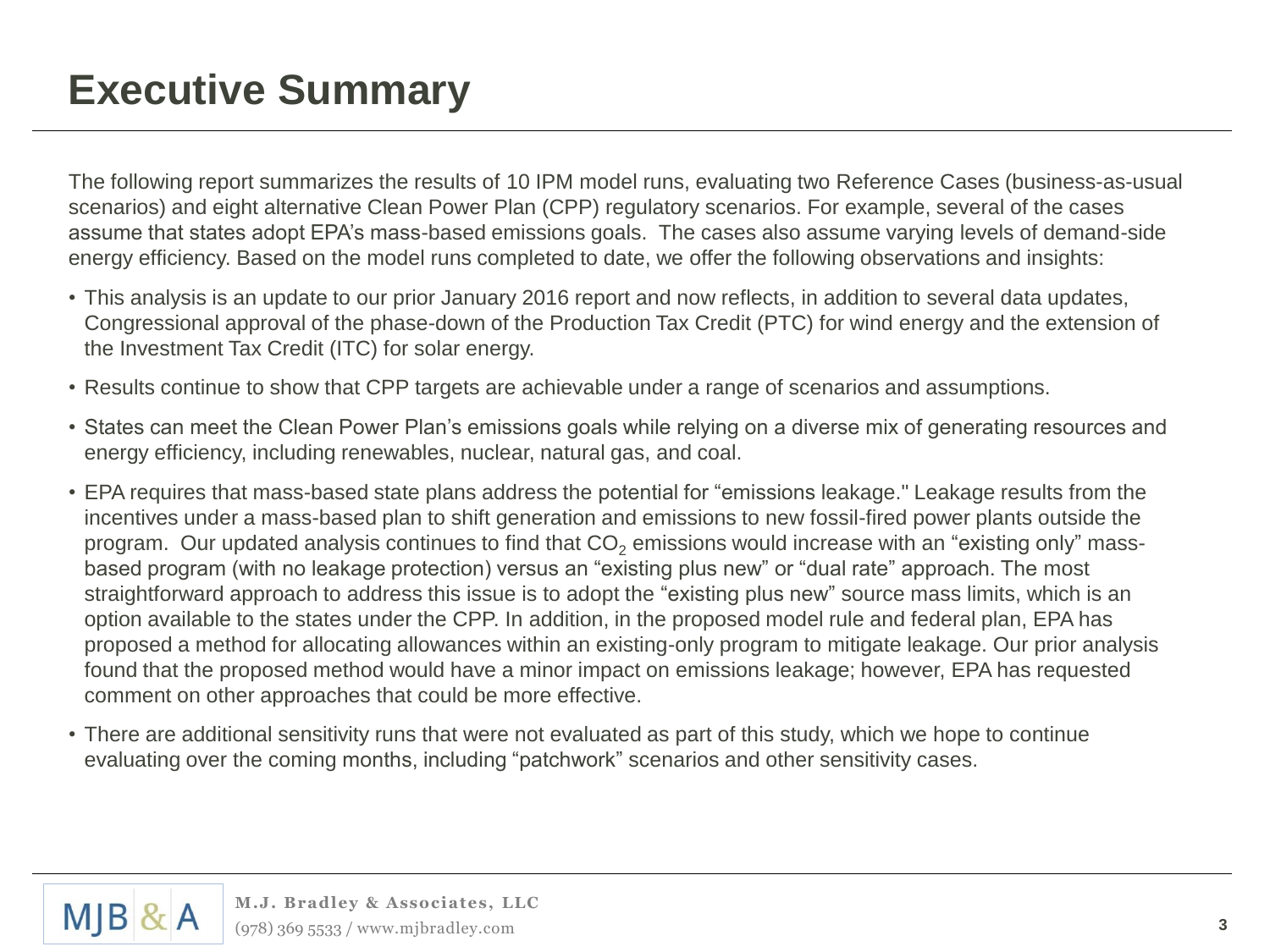# **Methodology**

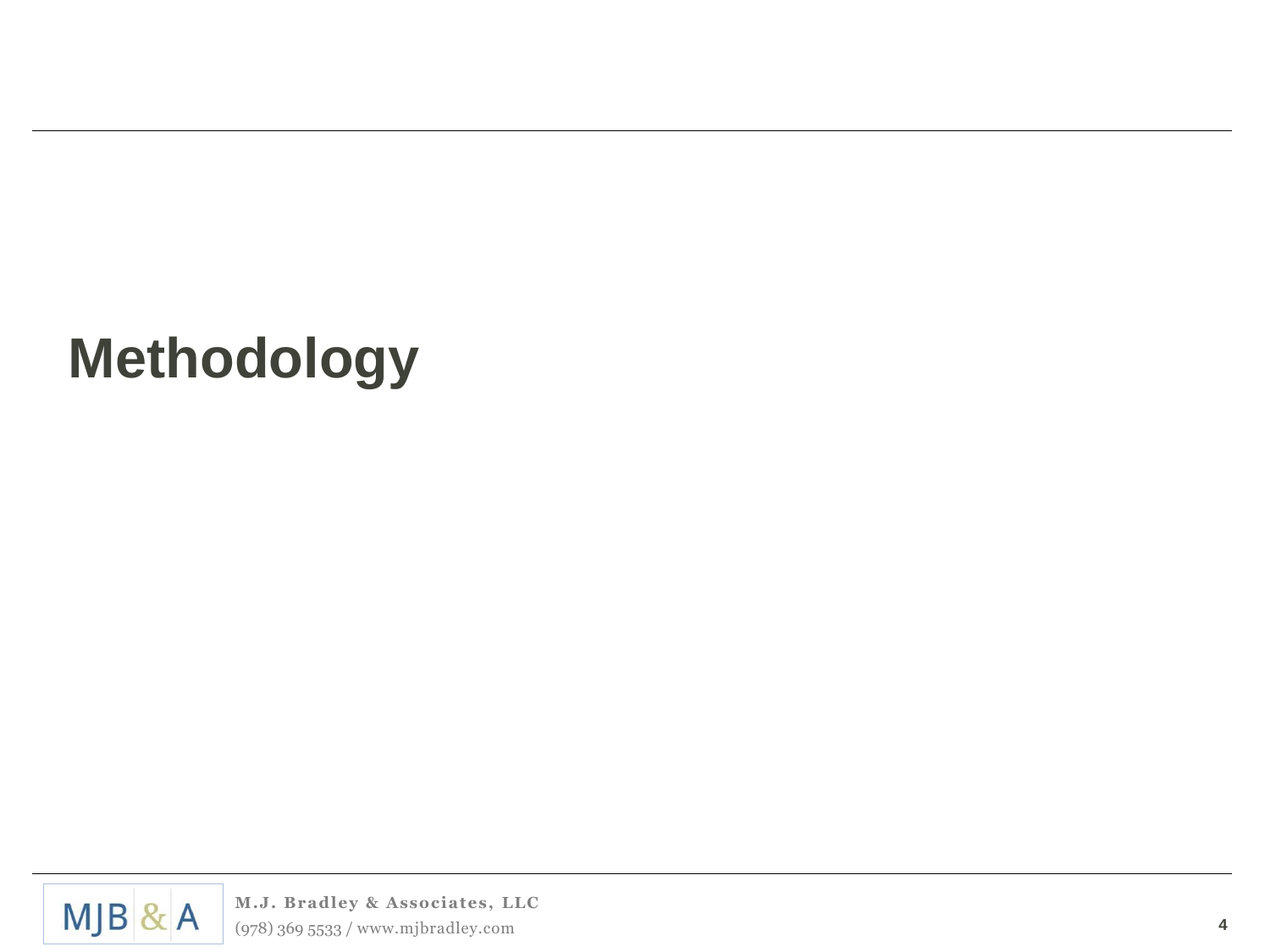# **Major Changes from Prior Model Runs**

- **Natural Gas Prices:** Gas prices are lower than prior round of analysis (see appendix). The gas supply curve that we used is derived from the average of the AEO 2015 Reference Case and the AEO 2015 High Gas Resource Case (Henry Hub Gas Price). Basis differentials were derived from ICF's Integrated Gas Module.
- **ITC/PTC Extension:** On December 18, 2015, Congress passed extensions to the investment tax credit (ITC) and production tax credit (PTC) for renewable energy projects. With the addition of these extensions, total U.S. Wind capacity in the Reference Case increases by about 40 GW from 2015 to a total of 118.6 GW in 2020, vs. the prior Reference Case of 103.6 GW by 2020. Utility-scale solar capacity more than triples from 2015 levels to a total of 37.2 GW in the updated runs vs. 26.9 GW in the prior Reference Case.
- **Energy Efficiency Assumptions:** We continue to model a range of energy efficiency levels (current, modest, and significant), but we modified our approach to "modest" case for some states. In the revised "modest" approach, states that are already achieving annual savings levels greater than 1% (of prior-year sales) maintain their historic (2013) savings levels.
- **Trading:** We continue to assume that California does not trade compliance instruments with other states; rather we assume updated California Energy Commission (CEC)-projected AB 32 carbon prices in California.
- **New Builds:**
	- Solar cost forecasts from National Renewable Energy Laboratory (NREL) continue to decline
	- No economic hydro builds allowed in the U.S.
	- Renewable builds limited as discussed in appendix and additional firm builds added (NGCC and renewables)

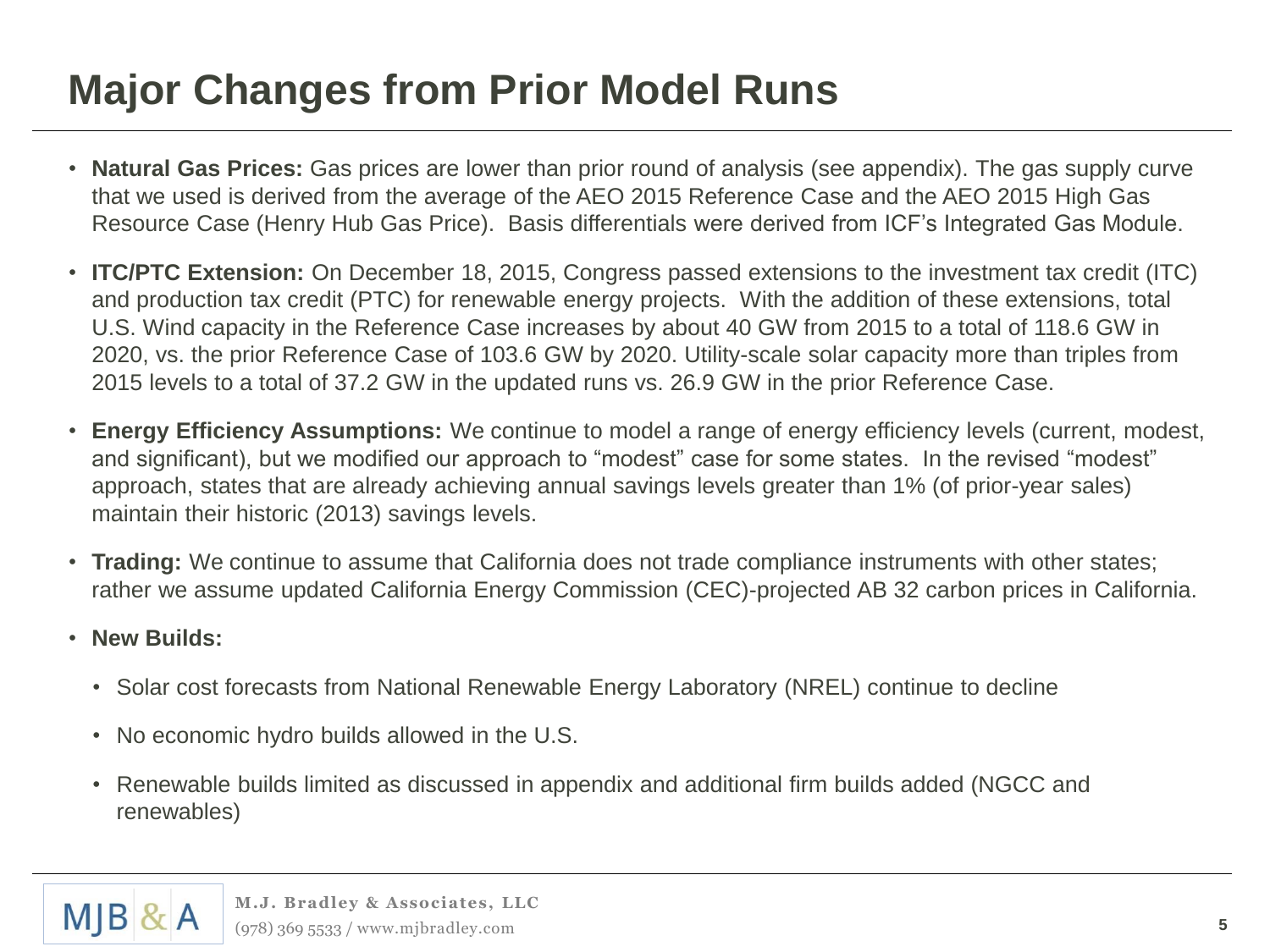# **Scenarios Evaluated: Integrated Planning Model (IPM®)**

| Code                | <b>Abbreviated</b><br><b>Assumptions</b> | <b>Regulatory Approach</b>  | Level of<br><b>Energy Efficiency</b> | <b>Trading Zones</b>                                                            |
|---------------------|------------------------------------------|-----------------------------|--------------------------------------|---------------------------------------------------------------------------------|
| $M$ MB01            | E+N, State, CEE                          | Mass-Based (Existing + New) | <b>Current EE</b>                    | <b>State-by-state compliance (except RGGI)</b>                                  |
| $M_{B02}$           | E+N, State, EE1                          | Mass-Based (Existing + New) | Modest EE (1%)                       | State-by-state compliance (except RGGI)                                         |
| $M_{B03}$           | E+N, National, CEE                       | Mass-Based (Existing + New) | <b>Current EE</b>                    | Nationwide trading (except California; RGGI<br>trades with other states)        |
| MBO4                | E+N, National, EE1                       | Mass-Based (Existing + New) | Modest EE (1%)                       | <b>Nationwide trading (except California; RGGI</b><br>trades with other states) |
| $M_{B05}$           | E+N, National, EE2                       | Mass-Based (Existing + New) | Significant EE (2%)                  | <b>Nationwide trading (except California; RGGI</b><br>trades with other states) |
| $\blacksquare$ MB06 | E, State, CEE                            | Mass-Based (Existing Only)  | <b>Current EE</b>                    | State-by-state compliance (except RGGI)                                         |
| $M_{B07}$           | E, National, CEE                         | Mass-Based (Existing Only)  | <b>Current EE</b>                    | Nationwide trading (except California; RGGI<br>trades with other states)        |

#### Subcategory-Specific Dual Rate Scenario

| <b>Code</b>         | Abbreviated<br><b>Assumptions</b> | Regulatory Approach    | <b>Level of</b><br><b>Energy Efficiency</b> | <b>Trading Zones</b>                                                                      |
|---------------------|-----------------------------------|------------------------|---------------------------------------------|-------------------------------------------------------------------------------------------|
| $\blacksquare$ DR01 | DR. EE1                           | Rate-Based (Dual Rate) | Modest EE (1%)                              | Nationwide trading of RE, EE, Nuclear, and<br><b>GS-ERCs (except California and RGGI)</b> |

**Note:** In all cases, we assume CEC-projected (mid-case, 2015 IEPR) carbon prices in California – not the CPP goals for the state – and the RGGI states are assumed to comply with a region-wide, mass-based target equal to the 2020 RGGI cap and RGGI states trade these allowances nationally.



**M.J. Bradley & Associates, LLC** (978) 369 5533 / www.mjbradley.com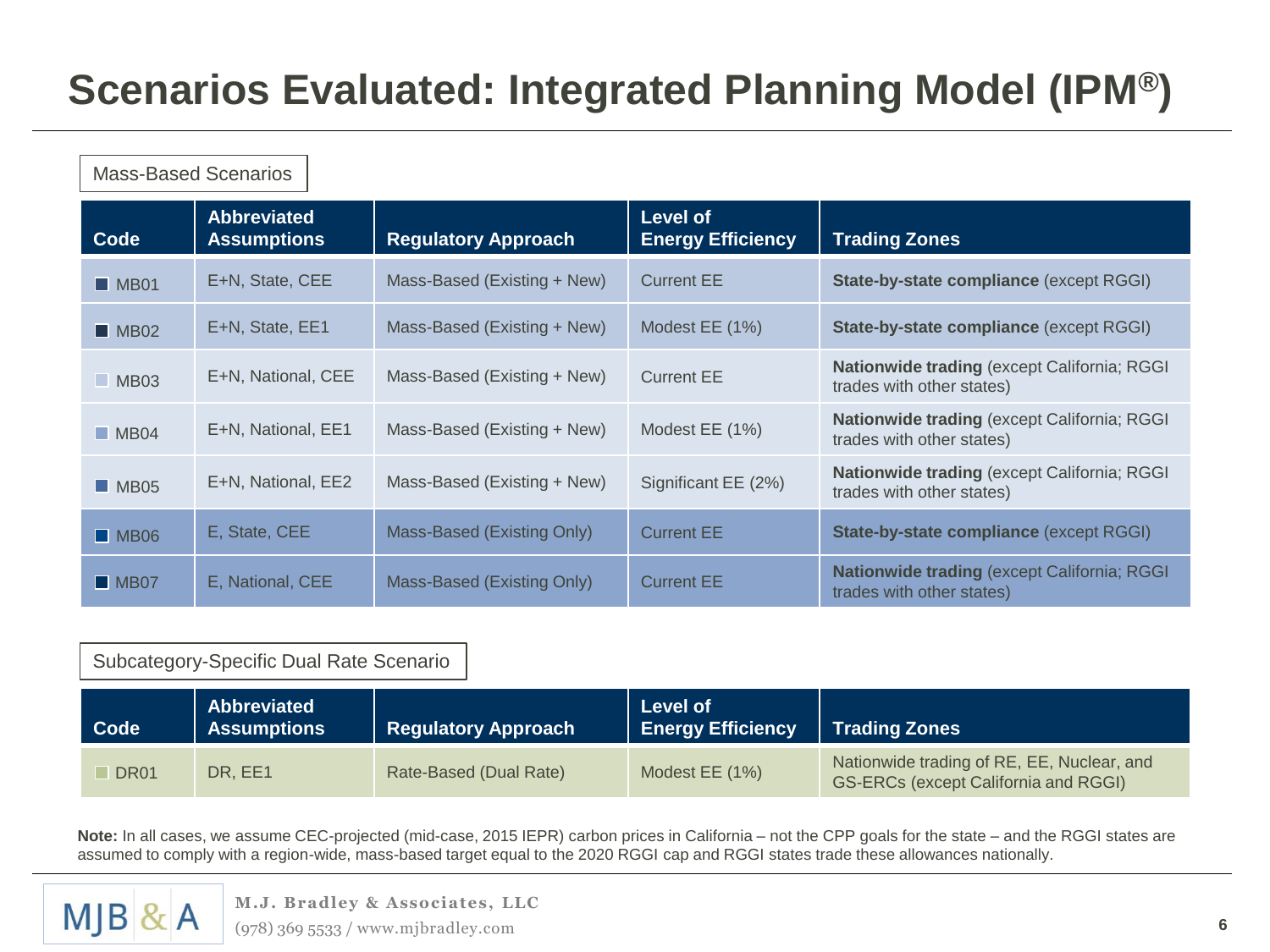# **Generation Fuel Mix: Reference Cases**

- Assumes existing power sector regulations (MATS, CSAPR, 316(b), AB 32, RGGI, state RPS)
- No Clean Power Plan
- AEO 2015 demand growth
- National Henry Hub Gas price = \$4.22 (2020) to \$4.69 (2030) \$/MMBtu. See appendix for more detail.
- ITC and PTC extension included
- 81 GW of coal retirements by 2030, including 17 GW of firm (announced) retirements after 2016.
- 10 GW of nuclear retirements by 2030, including 3 GW of firm (announced) retirements after 2016.



 $\blacksquare$ Coal  $\blacksquare$  Existing NGCC  $\blacksquare$  New NGCC  $\blacksquare$  O/G Steam  $\blacksquare$  CT  $\blacksquare$  Nuclear  $\blacksquare$  Hydro  $\blacksquare$  Renewables  $\blacksquare$  Other  $\mathfrak{B}$  EE

**Note:** RCb assumes additional energy efficiency savings beyond what is reflected in the AEO 2015 demand growth forecast. States are assumed to achieve their current (2013) annual savings rates between 2018 and 2030.

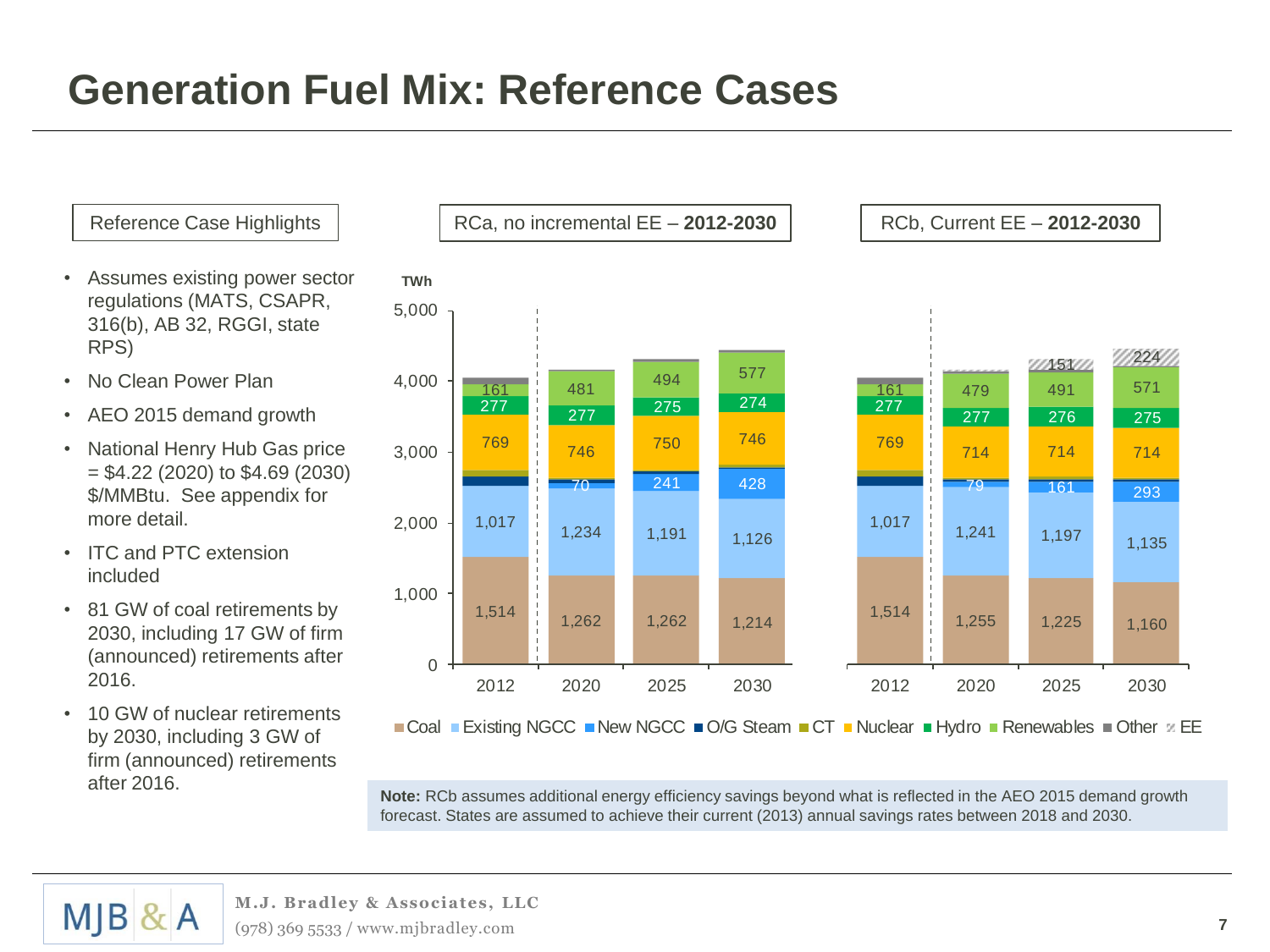### **Generation Fuel Mix: Reference Case Comparison**



|                                                                                                                   | 1,514                                                                  | 1,262                                    | 1,262 | 1,214                                                  | 0                                                                                         | 1,514 |          | 1,430 | 1,399 | 1,414 |
|-------------------------------------------------------------------------------------------------------------------|------------------------------------------------------------------------|------------------------------------------|-------|--------------------------------------------------------|-------------------------------------------------------------------------------------------|-------|----------|-------|-------|-------|
| $\mathbf 0$                                                                                                       | 2012                                                                   | 2020                                     | 2025  | 2030                                                   |                                                                                           | 2012  |          | 2020  | 2025  | 2030  |
|                                                                                                                   |                                                                        |                                          |       |                                                        | ■ Coal ■ Existing NGCC ■ New NGCC ■ O/G Steam ■ CT ■ Nuclear ■ Hydro ■ Renewables ■ Other |       |          |       |       |       |
| <b>Assumptions</b>                                                                                                |                                                                        |                                          |       | <b>RCa Current Report</b><br><b>RCa January Report</b> |                                                                                           |       |          |       |       |       |
|                                                                                                                   |                                                                        | <b>Existing Power Sector Regulations</b> |       |                                                        | MATS, CSAPR, 316(b), AB 32, RGGI, state RPS                                               |       |          |       |       |       |
| <b>Clean Power Plan</b>                                                                                           |                                                                        |                                          |       | Does not assume CPP                                    |                                                                                           |       |          |       |       |       |
| Demand Growth                                                                                                     |                                                                        |                                          |       | AEO 2015                                               |                                                                                           |       |          |       |       |       |
| <b>ITC/PTC Extension</b>                                                                                          |                                                                        |                                          |       | Extension included<br>Extension not included           |                                                                                           |       |          |       |       |       |
| \$4.22 (2020) to \$4.69 (2030) \$/MMBtu<br>\$5.14 (2020) to \$6.00 (2030) \$/MMBtu<br>Henry Hub Natural Gas Price |                                                                        |                                          |       |                                                        |                                                                                           |       |          |       |       |       |
|                                                                                                                   | Coal Capacity in 2030                                                  |                                          |       | 187.3 GW                                               |                                                                                           |       | 201.4 GW |       |       |       |
| Nuclear Capacity in 2030                                                                                          |                                                                        |                                          |       | 93.4 GW                                                |                                                                                           |       | 98.1 GW  |       |       |       |
|                                                                                                                   |                                                                        |                                          |       |                                                        |                                                                                           |       |          |       |       |       |
|                                                                                                                   | M.J. Bradley & Associates, LLC<br>$(978)$ 369 5533 / www.mjbradley.com |                                          |       |                                                        |                                                                                           |       |          |       |       |       |

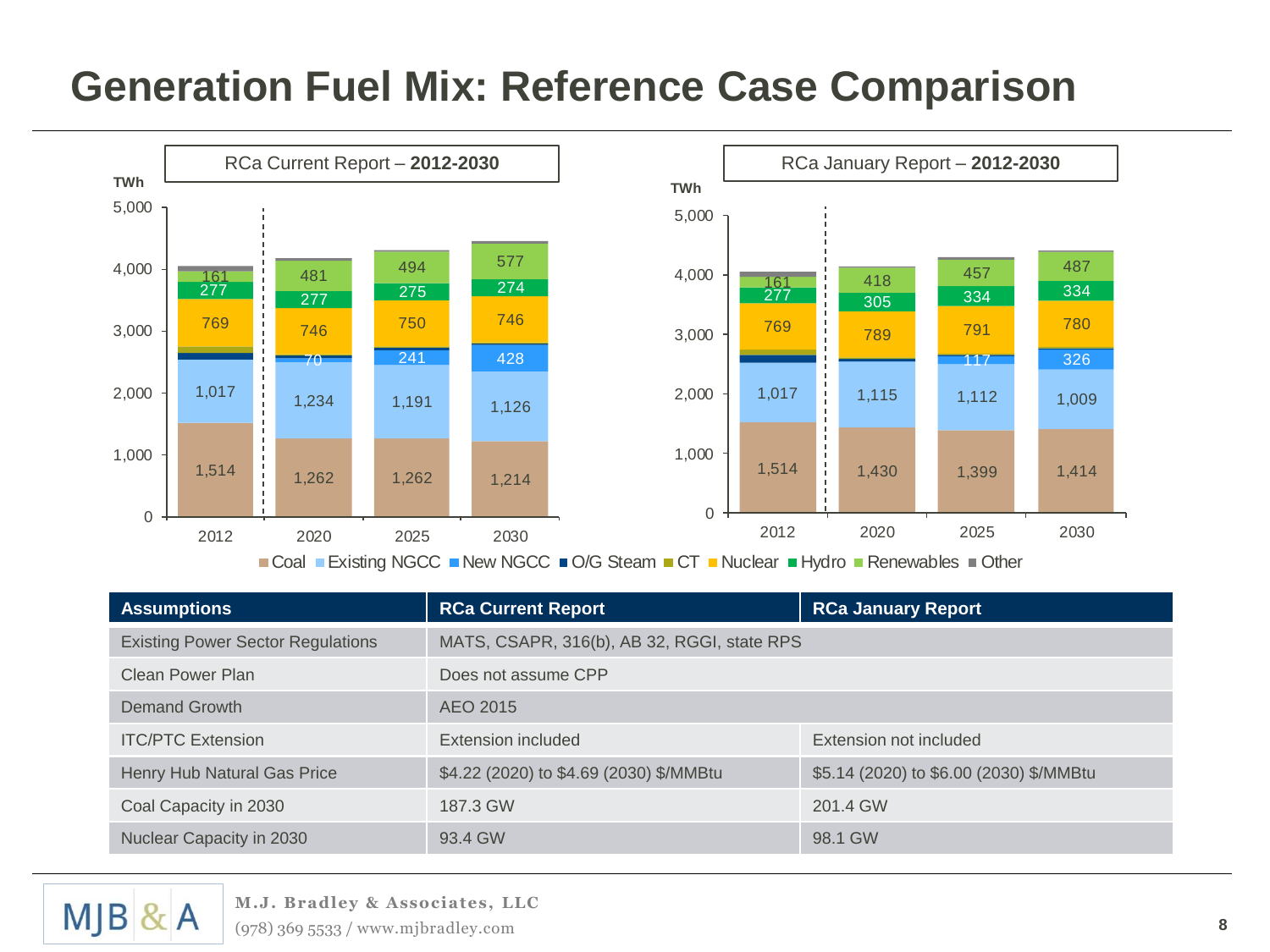# **Results**

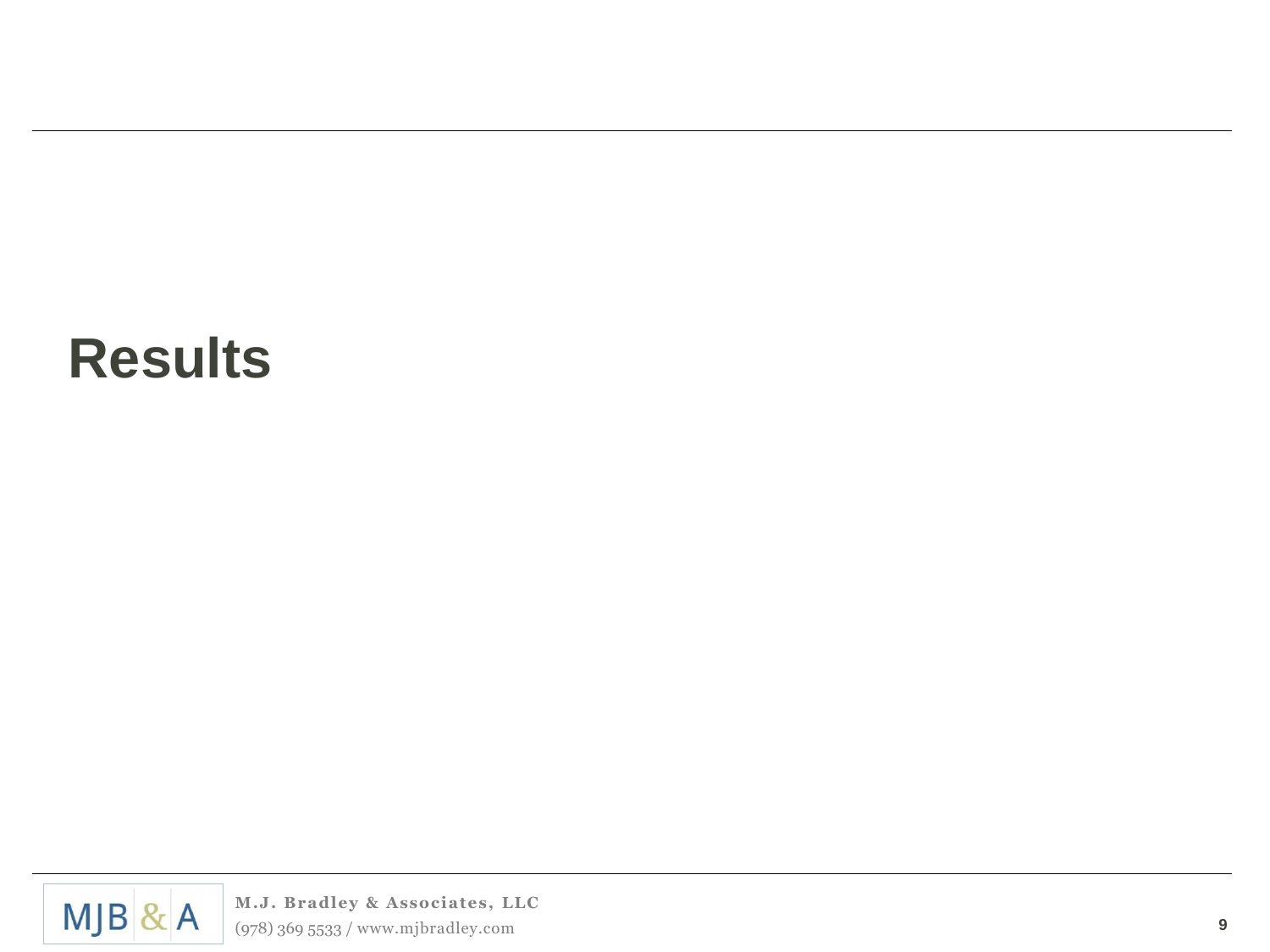#### **The Clean Power Plan is projected to achieve a 16% to 18% reduction in Electric Sector CO<sup>2</sup> emissions by 2030 (from 2015) levels across a range of scenarios**

The Clean Power Plan is projected to achieve a significant reduction in electric sector CO<sub>2</sub> emissions across a range of different policy cases (i.e., mass-based and rate-based targets).

Across the "Existing + New" policy scenarios, emissions are projected to decline between 16% and 18% below 2015 levels. See chart.

The emission outcomes under the ratebased scenario, unlike the mass-based approach, are not fixed, and may vary if economic conditions (e.g. natural gas prices, renewable technology prices) differ from the assumptions used in this report.

**Note:** the electric sector reduced its CO<sub>2</sub> emissions by roughly 20% between 2005 and 2015. Across these model runs, emissions would be reduced between 33% and 34% from 2005 levels.





**M.J. Bradley & Associates, LLC** (978) 369 5533 / www.mjbradley.com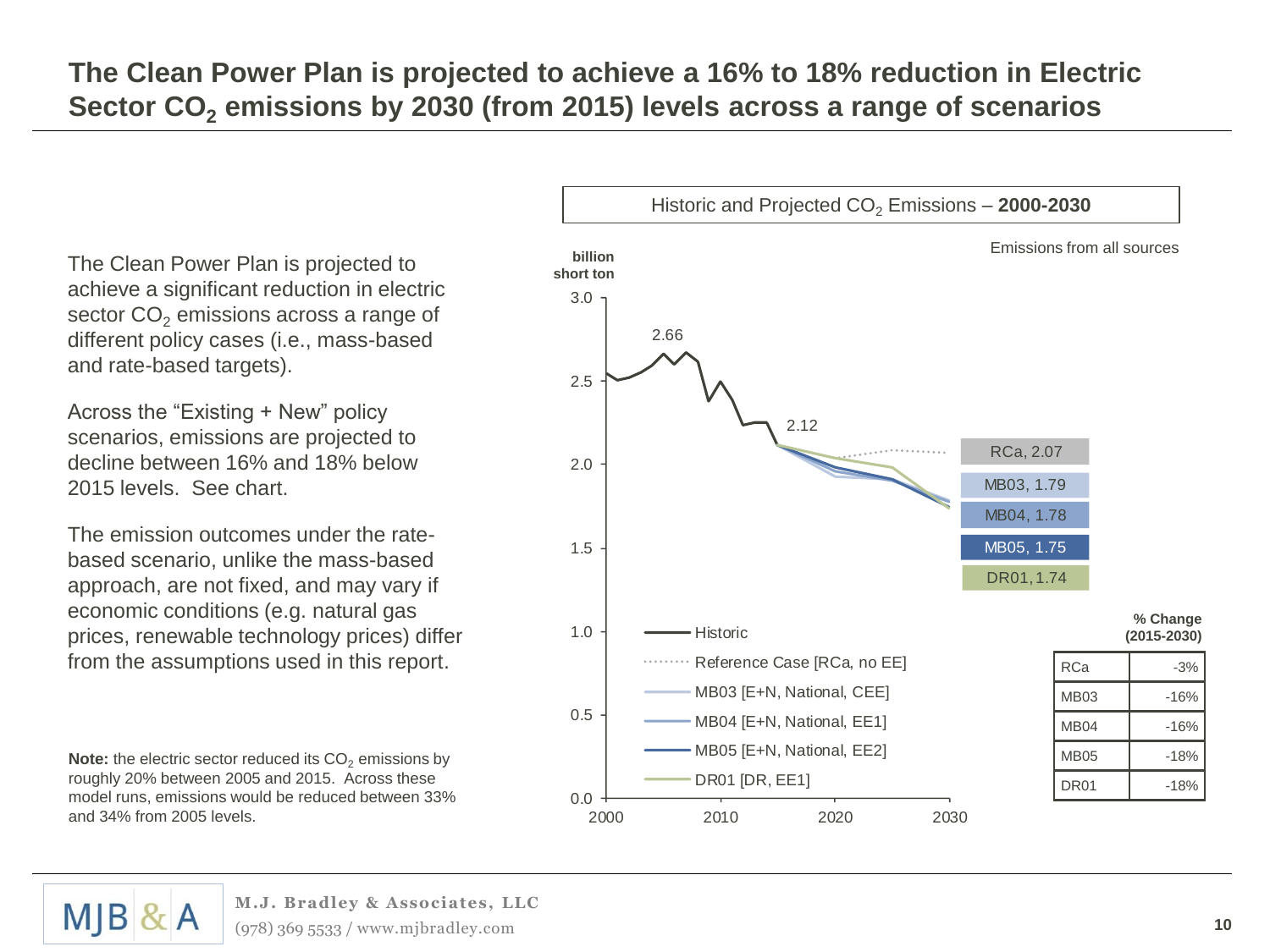# **Electric Sector CO<sup>2</sup> Emissions by Fuel Type: 2030**

CO<sup>2</sup> Emissions by Fuel Type\* – **2030**



\*Does not include emissions from CT and Other sources

**Note:** "Existing Only" cases MB06 and MB07 do not include leakage mitigation measures.

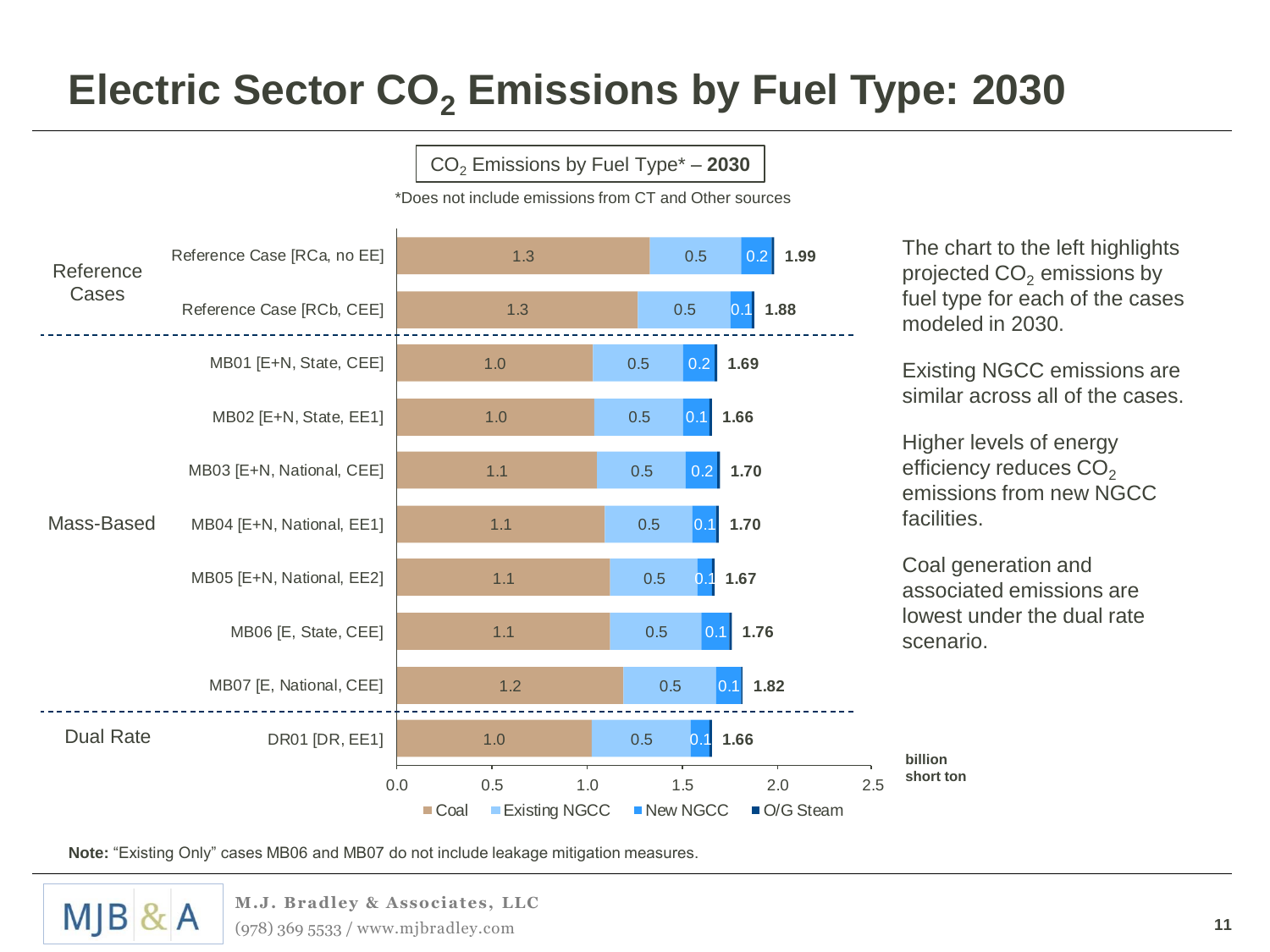#### **The Clean Power Plan's emissions goals are achievable while relying on a diverse mix of resources**



Across all of the model runs, there is variability in the projected generation mix.

Relative to the Reference Case, coal generation declines an average of 18% in 2030 (averaging across all of the scenarios) to about 1,000 TWh.

Existing natural gas (NGCC) generation is similar to Reference Case levels across all of the policy cases.

Renewable energy is projected to supply between 567 and 621 TWh of electricity in 2030, across the policy cases evaluated.

See appendix for Percent Generation by Fuel Type.

**TWh**

 $\blacksquare$ Coal  $\blacksquare$  Existing NGCC  $\blacksquare$  New NGCC  $\blacksquare$  O/G Steam  $\blacksquare$  CT  $\blacksquare$  Nuclear  $\blacksquare$  Hydro  $\blacksquare$  Renewables  $\blacksquare$  Other  $\mathscr D$  EE

**Note:** "Existing Only" cases MB06 and MB07 do not include leakage mitigation measures.

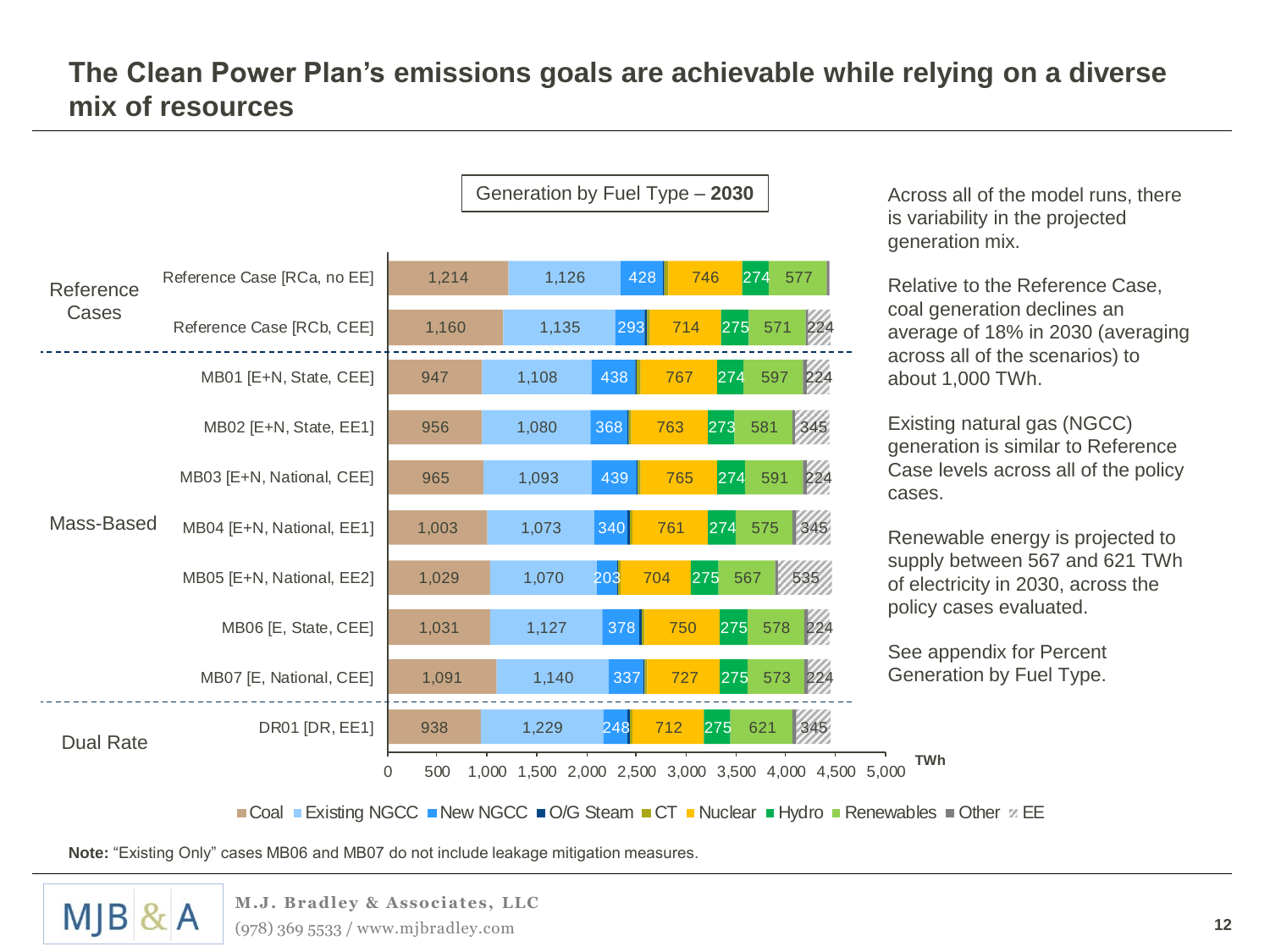#### **The mass-based policy runs with national trading project modest allowance prices throughout the program; increasing the level of EE moderates the prices even further.**

Four model runs assumed mass-based, nationwide trading (except California), producing national allowance prices. The allowance prices are relatively modest across the scenarios, particularly in the early years of the program.

As the level of energy efficiency increases, the model forecasts a reduction in allowance prices (see cases MB03, MB04, and MB05 in the table below).

For MB07, the "Existing Only" case, allowance prices illustrate the overall fleet-wide reduction in stringency, which can be seen when compared to MB03 "Existing + New" case, as both scenarios assume the same level of current energy efficiency. However, MB07 does not assume any type of leakage mitigation and is therefore not presumed approvable, whereas the "Existing + New" cases would be approvable.

| $F110W1110U1110U3$ (2012) |                                      |        |        |  |  |  |  |
|---------------------------|--------------------------------------|--------|--------|--|--|--|--|
| Code                      | <b>Assumptions</b>                   | 2025   | 2030   |  |  |  |  |
| $\blacksquare$ MB03       | Existing + New, National, Current EE | \$0.00 | \$6.05 |  |  |  |  |
| MBO4                      | Existing + New, National, 1% EE      | \$0.00 | \$2.97 |  |  |  |  |
| MBS                       | Existing + New, National, 2% EE      | \$0.00 | \$0.00 |  |  |  |  |
| MBO7                      | Existing Only, National, Current EE  | \$0.00 | \$4.14 |  |  |  |  |

**Note:** This analysis does not assume banking of allowances and the CPP goals are assumed to remain constant post-2030.



Allowance Prices **(2012\$/ton)**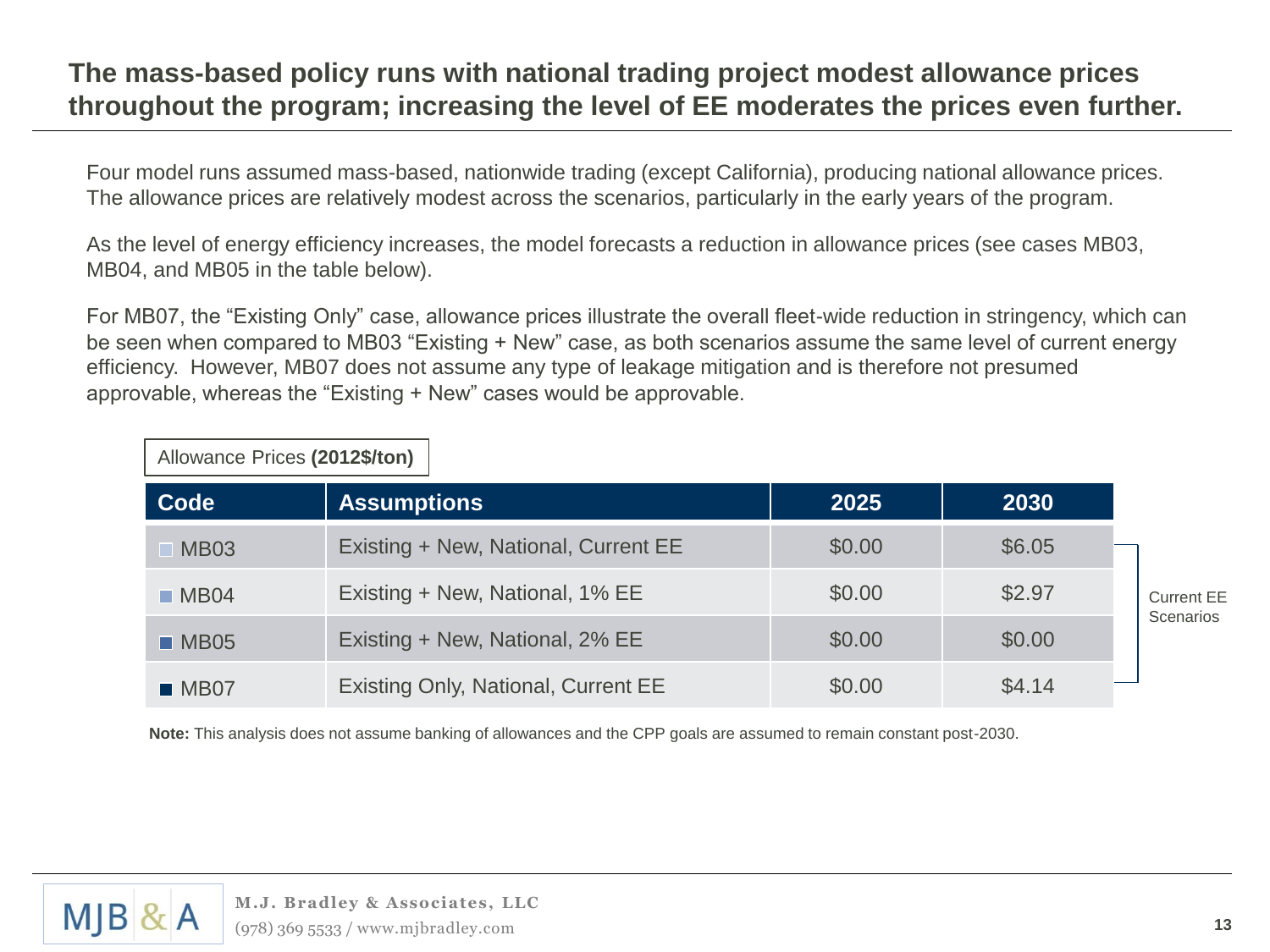ICF International estimated average retail bills for the continental U.S. using a sales-weighted methodology developed by EPA. The estimates reflect changes in electric system costs.

On average, U.S. household bills are estimated to be slightly above reference case (RCb) levels (1%-2%) or below reference case levels (2%- 7%) depending on the level of energy efficiency and policy option. The mass-based scenarios do not assume that the allowance value is returned to consumers in the form of bill assistance programs or clean energy services that could benefit electricity customers. This could further mitigate potential bill impacts.

Increased investment in energy efficiency also results in greater bill savings for households; for example, savings roughly triple between MB04 and MB05.

#### **See appendix for comparison with Reference Case with no additional Energy Efficiency (RCa).**



**Note:** Average retail bills are compared to Reference Case (RCb). MB01 and MB03 do not include any additional energy efficiency above RCb levels. The participant costs of energy efficiency programs are excluded from these retail bill estimates. Including participant costs would have a minimal impact on the magnitude of these bill estimates.

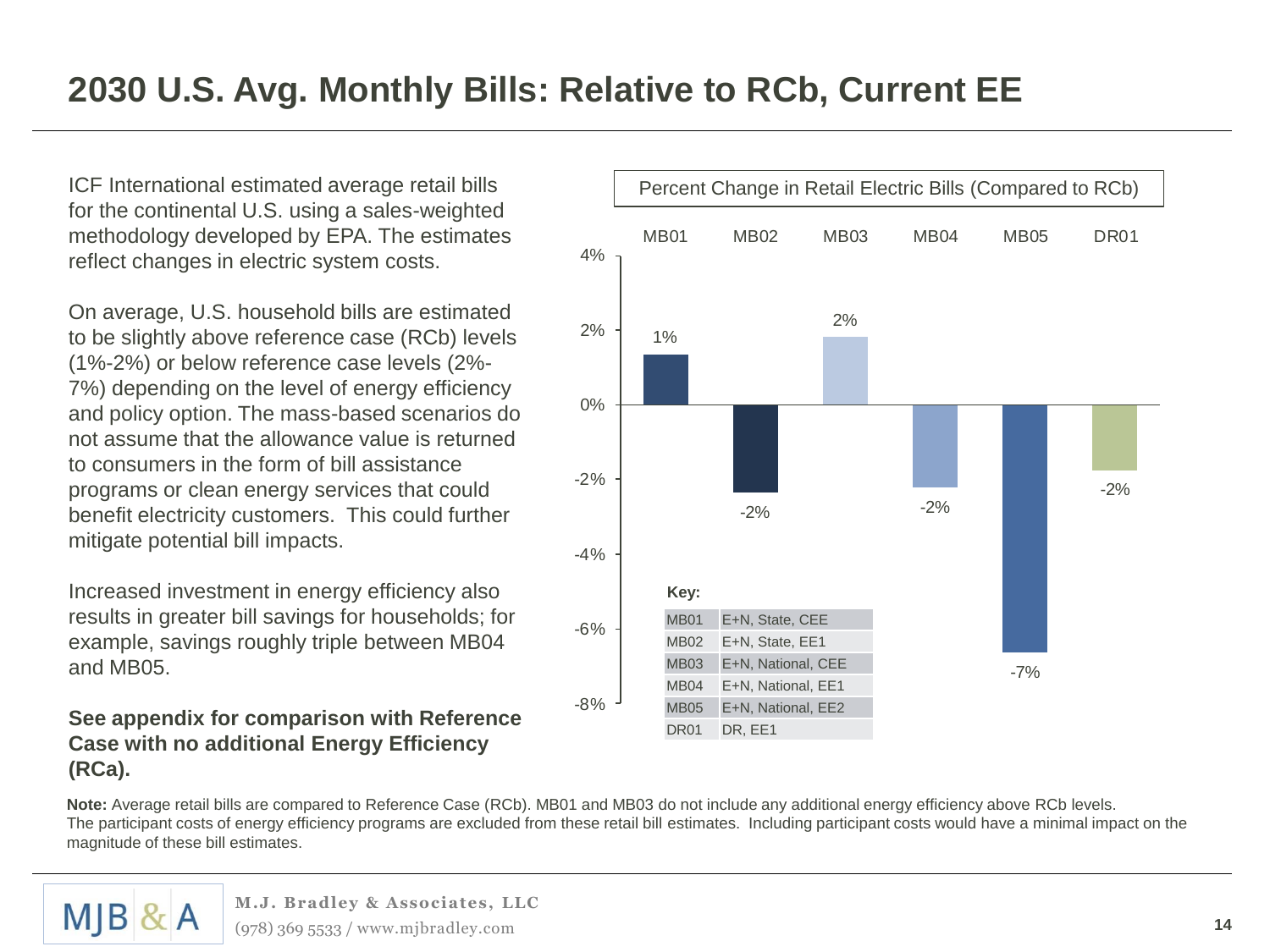#### **With the extension of the ITC/PTC, renewable energy is projected to continue to expand in all scenarios**

The Reference Case and CPP Policy Cases project continued growth in solar and wind energy capacity.



**Note:** The PTC and ITC are assumed to be extended as required under federal law. Solar capacity is utility-scale only. Historic data is from EIA's AEO 2015 and AEO 2013.



**M.J. Bradley & Associates, LLC**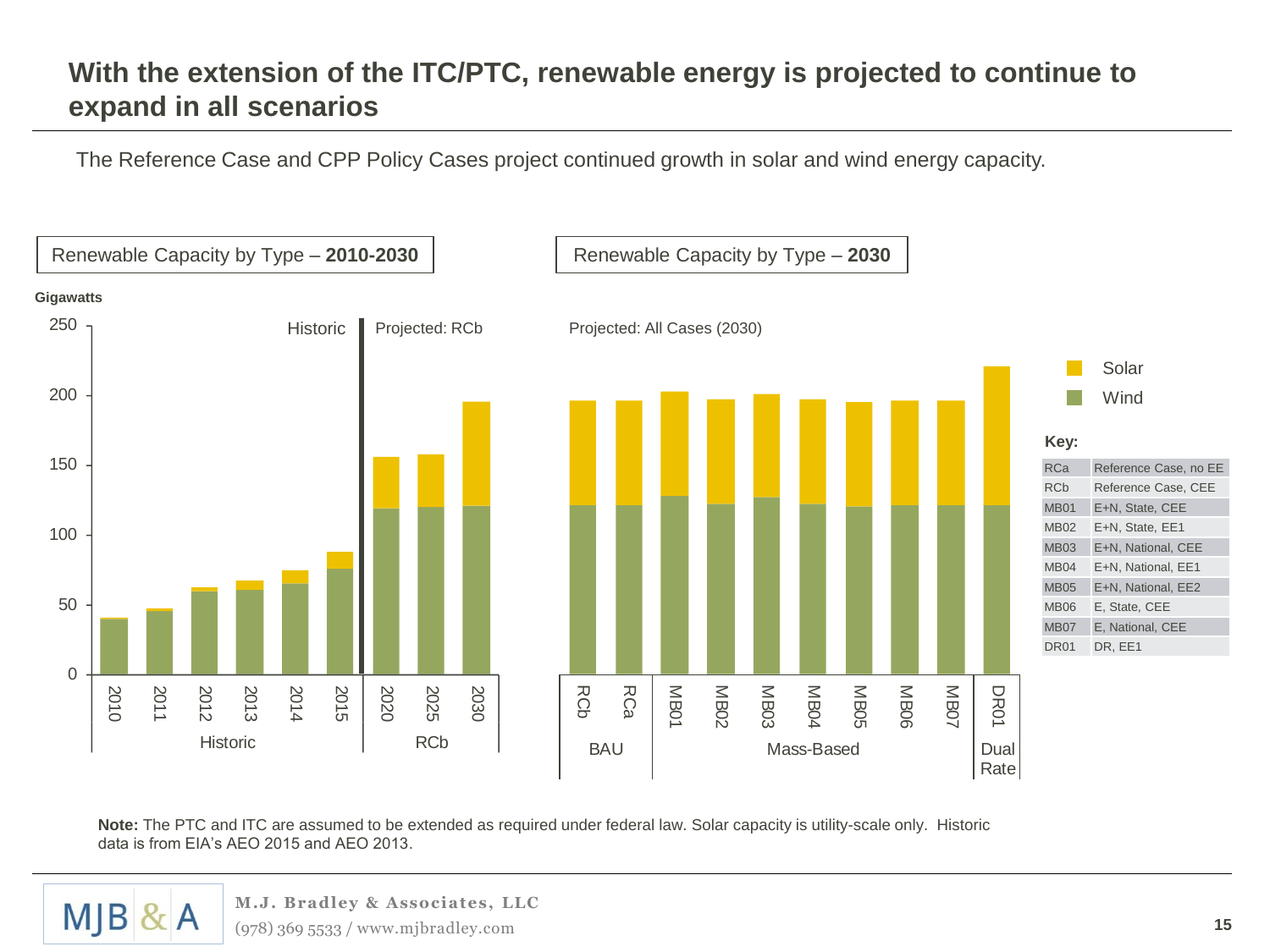#### **Compliance flexibility reduces the amount of coal retirements**

Trading and increasing the level of energy efficiency reduces incremental coal retirements:

- Coal retirements are reduced by 600 MW (-2%) between MB02 [E+N, State, EE1] and MB04 [E+N, National, EE1], which assumes nationwide allowance trading (except California).
- Coal retirements are reduced by 13 GW (-42%) between MB03 [E+N, National, CEE] and MB05 [E+N, National, EE2] .

The chart below summarizes the incremental coal retirements (above Reference Case levels) for Mass-Based policy scenarios through 2030.



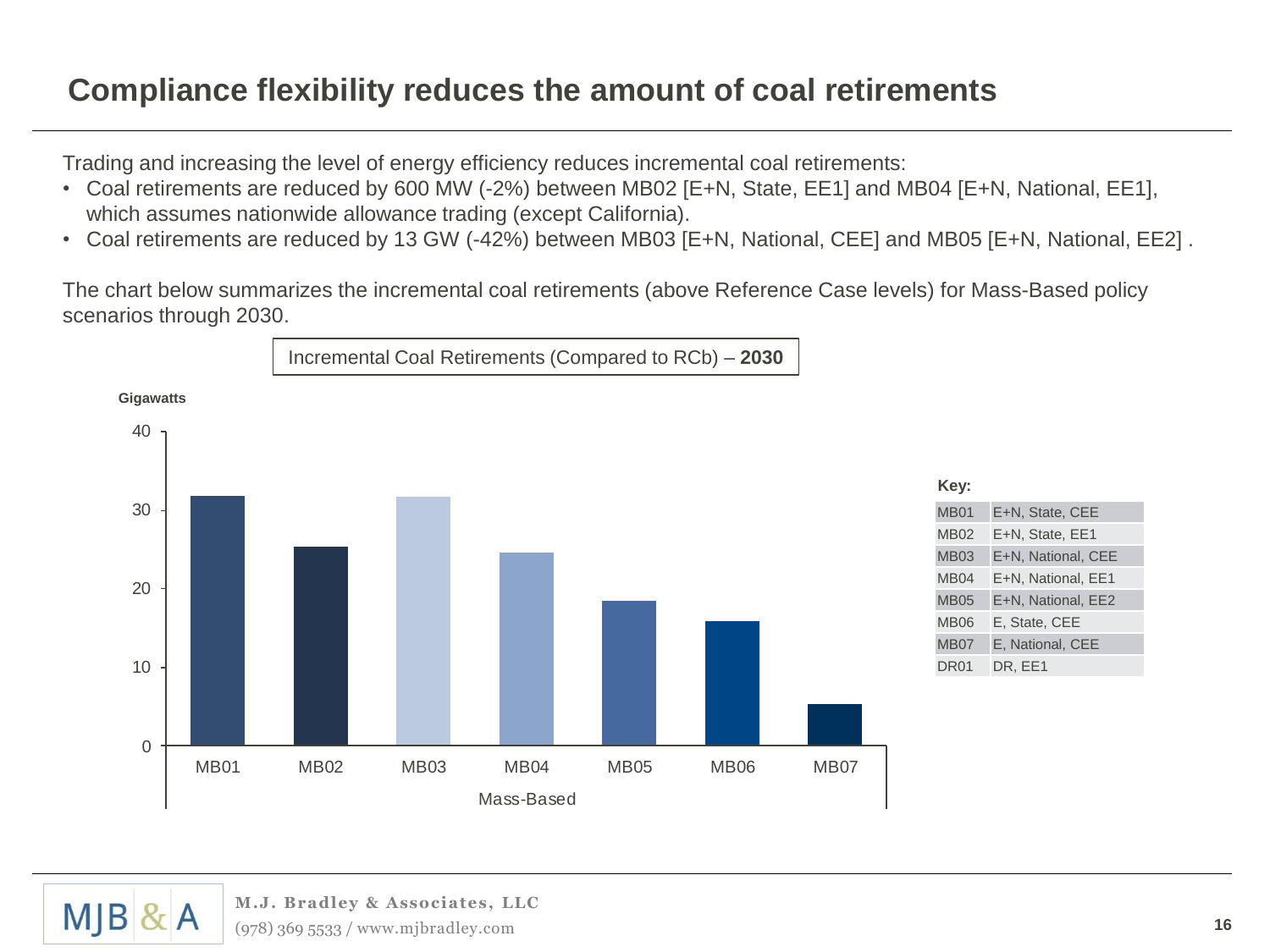#### **Emissions leakage resulting from an "Existing Only" compliance approach remains an issue in these model results after updated assumptions**

An "Existing Only" approach, without addressing leakage, results in higher emissions compared to a "Dual Rate" or "Existing + New" approach, both of which would be presumptively approvable to address leakage.

This results in an emissions gap at the national level where emissions under the "Existing Only" approach (MB07) are 117 million tons higher in 2030 when compared to the equivalent "Existing + New" scenario (MB03). Both cases assume equivalent levels of energy efficiency (CEE).

The "Existing Only" model run (MB07) does not include any protections to address leakage, which EPA has indicated will be required for any state that adopts a cap that only covers existing sources.





 $M|B|$  $\alpha$  A **M.J. Bradley & Associates, LLC** (978) 369 5533 / www.mjbradley.com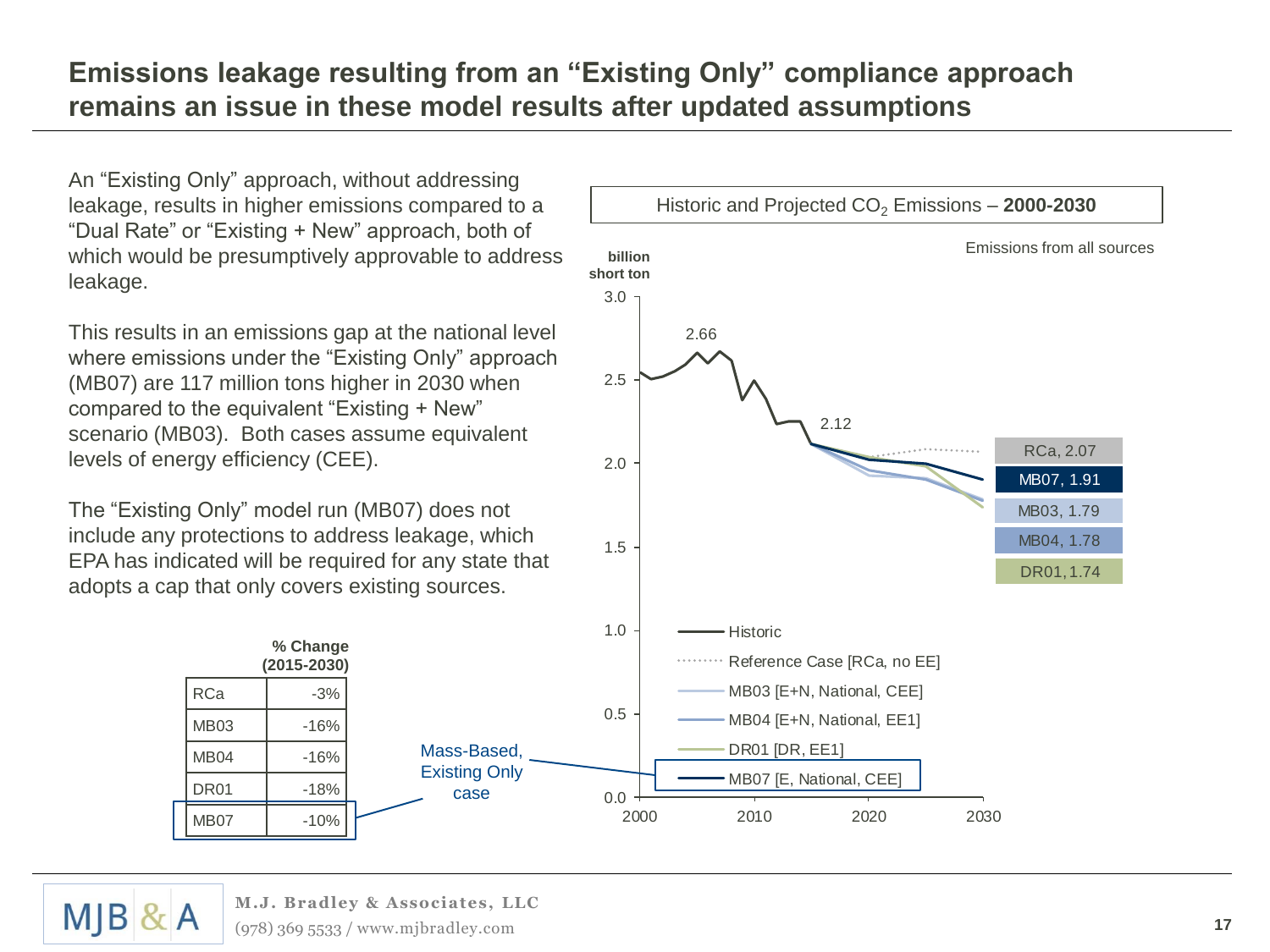

Concord, MA

Washington, DC

*Headquarters*

47 Junction Square Drive Concord, Massachusetts United States

Tel: 978 369 5533

Fax: 978 369 7712

**www.mjbradley.com**

1225 Eye Street, NW, Suite 200 Washington, DC United States

Tel: 202 525 5770

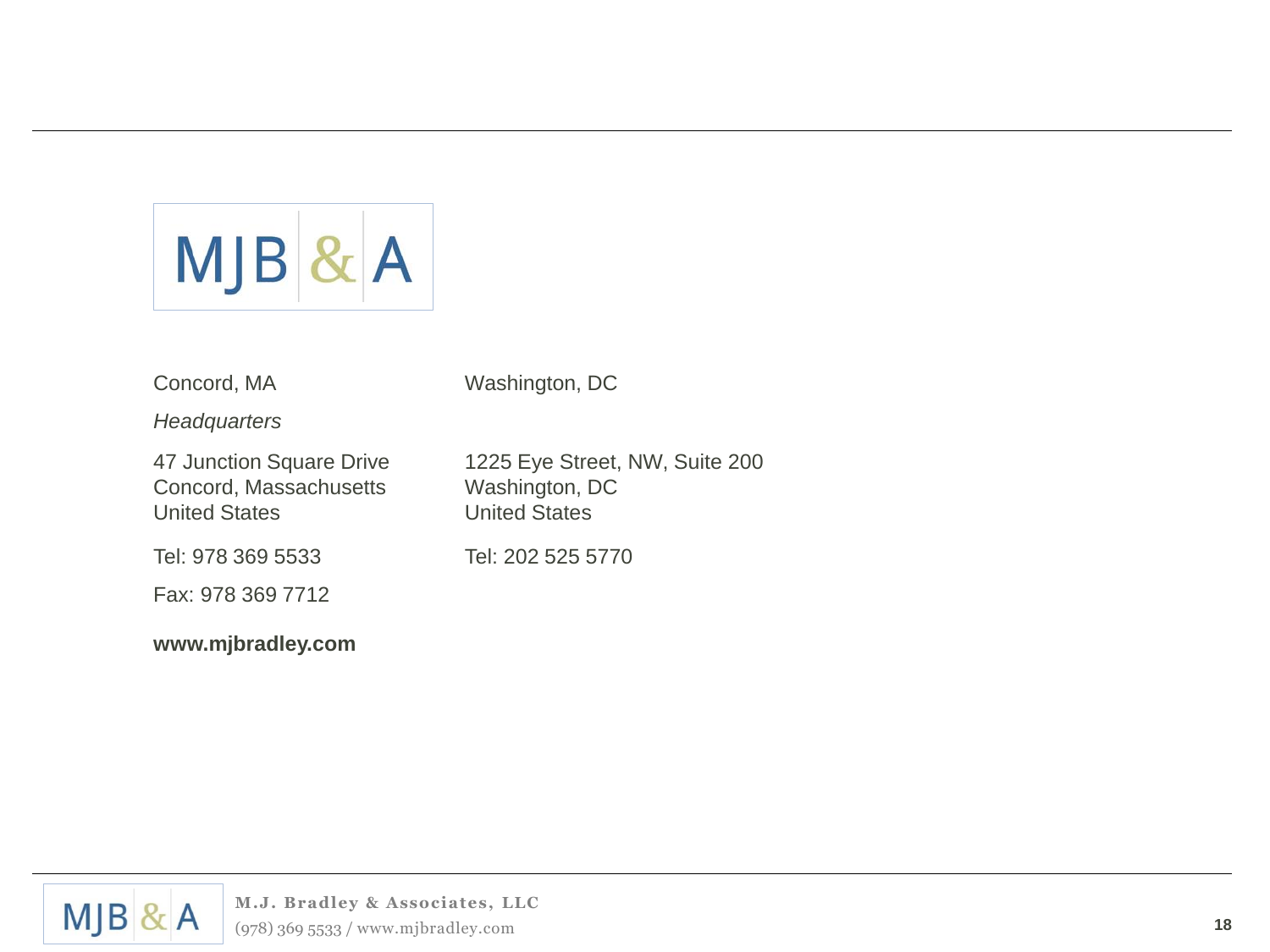| <b>Model Year:</b> | <b>Representative of Average for Years:</b> |
|--------------------|---------------------------------------------|
| 2020               | 2019-2022                                   |
| 2025               | 2023-2027                                   |
| 2030               | 2028-2033                                   |

**Note:** throughout this summary report, when we refer to results in 2020, 2025, and 2030, we are referring to the model years above.

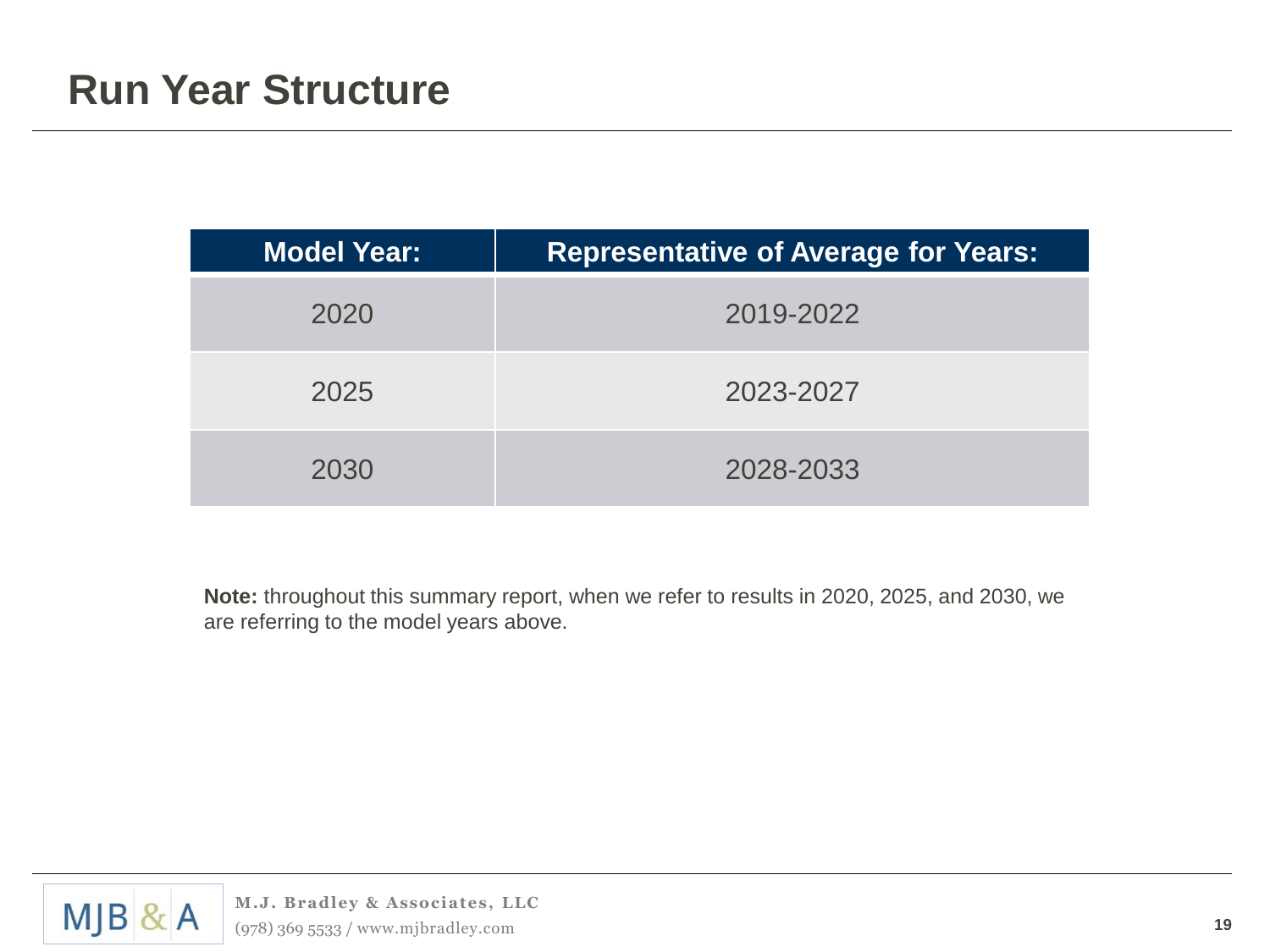# **Demand-Side Energy Efficiency Assumptions**

- Historic rates of energy efficiency savings differ for each state and were drawn from the data reported by utilities in Energy Information Administration (EIA) Form 861, 2013, available at<http://www.eia.gov/electricity/data/eia861/>.
- In the "Current EE" (CEE) scenario, the available supply of EE is calculated based on an extension of each state's 2013 annual savings rate. The annual savings rate is held constant between 2020 and 2030 to derive incremental annual savings and cumulative savings estimates for each state.
- In the "Modest EE" (EE1) scenario, the available supply of EE is first calculated based on the methodology in EPA's Regulatory Impact Analysis (RIA) for the Clean Power Plan. Cumulative efficiency savings are projected for each state for each year by ramping up from historic savings levels to a target annual incremental demand reduction rate of 1.0 percent of electricity demand over a period of years starting in 2020, and maintaining that rate throughout the modeling horizon.
	- Consistent with EPA's approach, the pace of improvement from the state's historical incremental demand reduction rate is set at 0.2 percentage points per year, beginning in 2020, until the target rate of 1.0 percent is achieved.
	- Our updated approach differs from EPA in that states already at or above the 1.0 percent target rate are assumed to remain at their historic savings rate beginning in 2020 and sustain that rate thereafter.
- In the "Significant EE" (EE2) scenario, the available supply of EE is calculated based on the same methodology as the "Modest EE" scenario, but each state ramps up to a target annual incremental demand reduction rate of 2.0 percent of electricity demand.
- In the "Modest EE" and "Significant EE" scenarios, adoption of efficiency was modeled endogenously using a supply curve of program costs. In this simplified supply curve approach, the highest amount of savings assumed to be available to states in the supply curve varies by scenario, as described in the methodology above. The costs are [based on LBNL's comprehensive 2015 cost study, available at: https://emp.lbl.gov/sites/all/files/total-cost-of-saved](https://emp.lbl.gov/sites/all/files/total-cost-of-saved-energy.pdf)energy.pdf.
- Participant costs are accounted for in the calculation of total system costs.

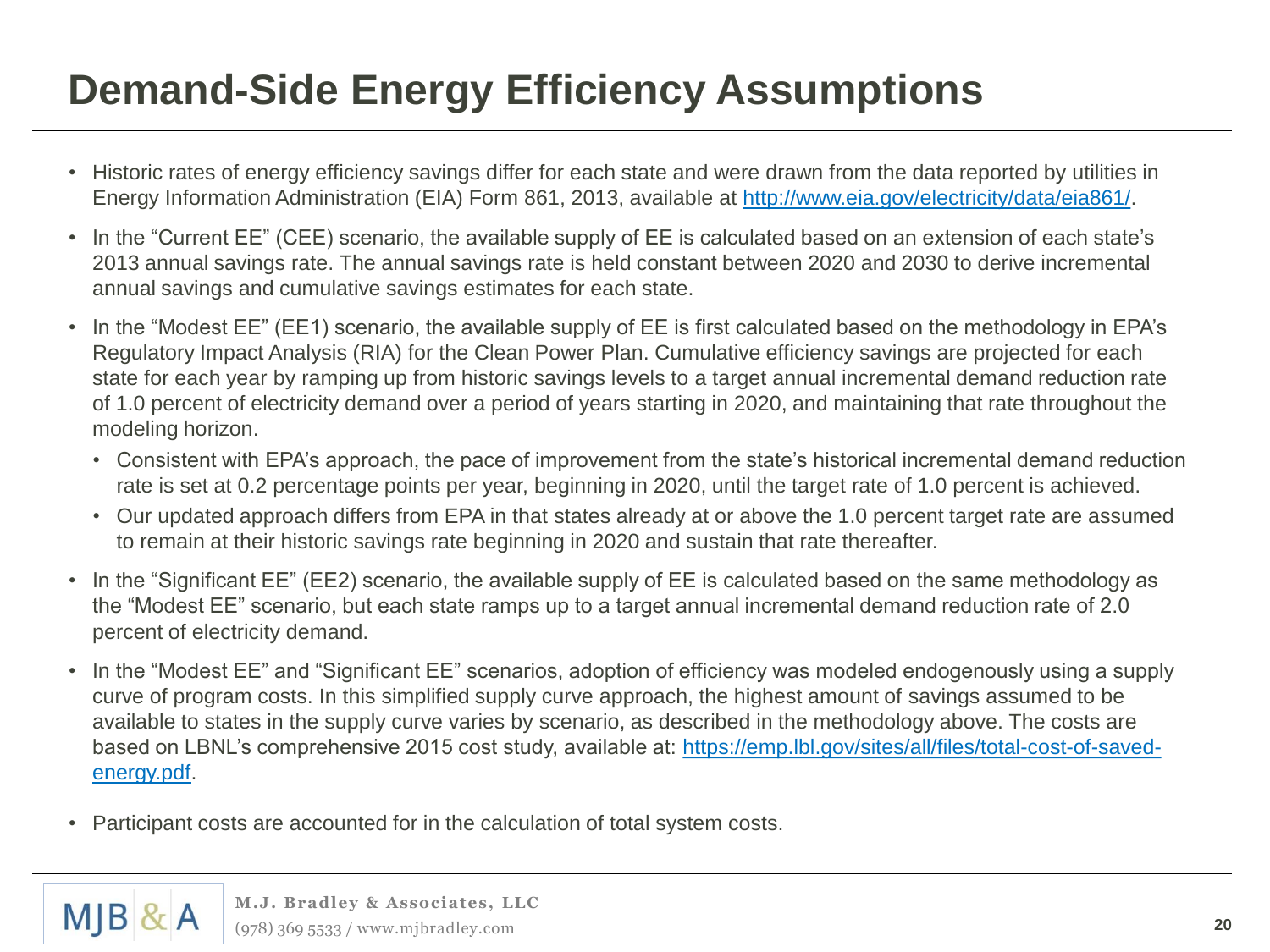The projected monthly average electricity bills (residential) reflect the combined effects of changes to average retail rates and average household electricity demand under the various modeling scenarios, and by region. Monthly bill impacts would change if the allowance value under a mass-based trading system was returned to customers.

The Retail Price Model accounts for variations in regulated and deregulated markets by calculating cost-of-service and competitive retail prices for each region and then weighing and allocating both to individual IPM regions according to the market structure that best represents each region:

| Regional Average Price $=$ | Competitive               | Deregulation | Cost-Of-Service           | Cost-Of-Service |
|----------------------------|---------------------------|--------------|---------------------------|-----------------|
| (mills/kWh)                | <b>Retail Power Price</b> | Share (%)    | <b>Retail Power Price</b> | Share (%)       |

Competitive retail power price is comprised of competitive generation cost and transmission and distribution charges. Cost-Of-Service retail power price includes the cost of generation and the recovery of costs associated with transmission and distribution facilities and services.

Average retail bills are calculated based on retail rates and household demand, after energy efficiency savings.

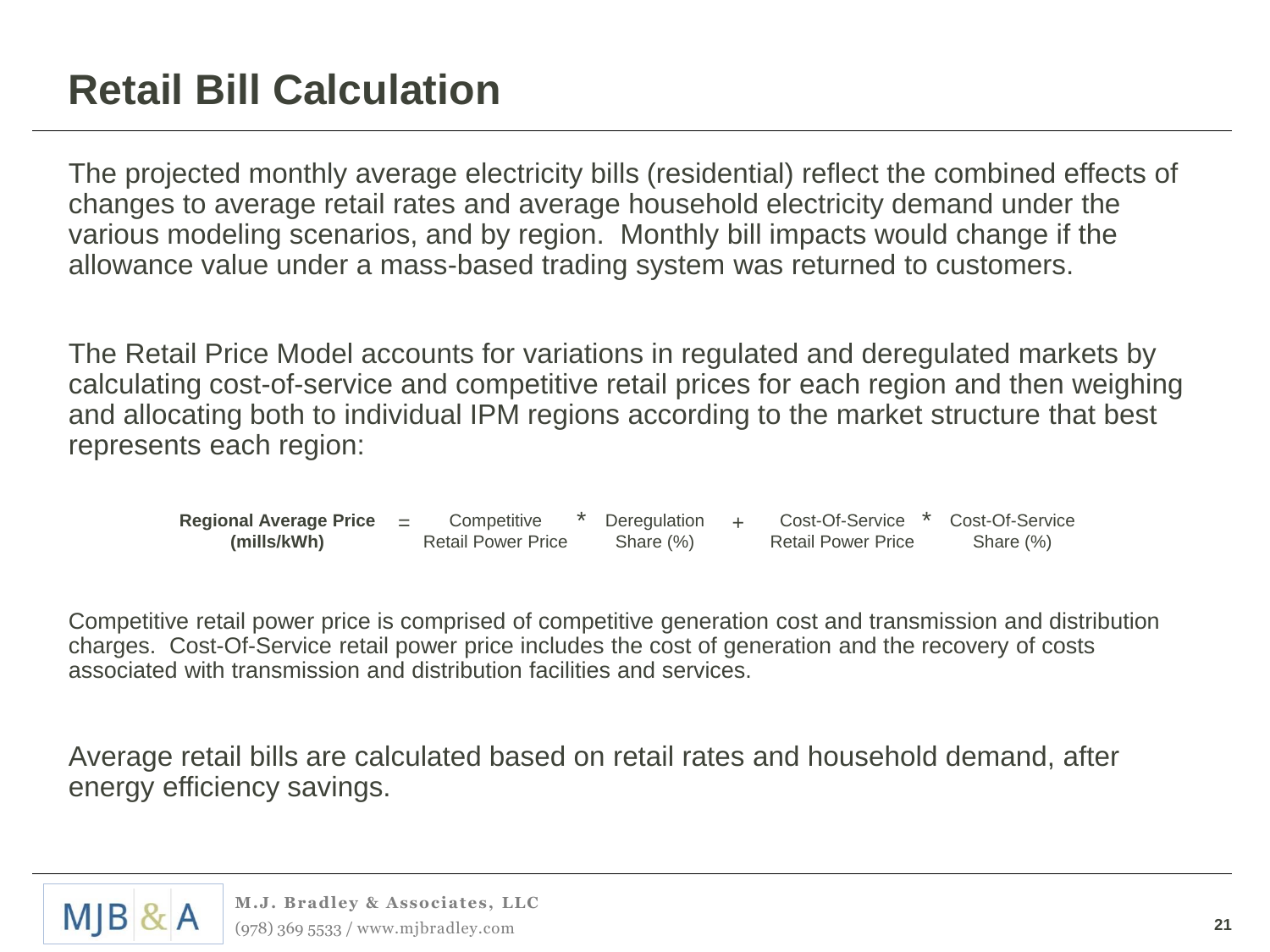# **Retail Rate Calculations – Methodology<sup>1</sup>**

For regulated markets, ICF utilizes a Cost-Of-Service (COS) Model to develop retail costs. The COS Model estimates prices based on average cost to generate power and includes regulated returns to utilities, taxes, and transmission and distribution costs:

**Cost**‐**of**‐**Service Retail Power Price** = (Final Cost of Power Generation + Transmission Charge + Distribution Charge)

In the above calculation of retail prices, "Final Cost of Power Generation" is calculated as:

**Final Cost of Power Generation (mills/kWh)** = (Average Cost of Power Sales + Utility Depreciation Costs + Return to Equity and Debt + Non-Utility Generation Adder) × (1+Tax Rate)

<sup>1</sup>This slide is derived from EPA's documentation of the Retail Price Model, *available at:* <https://www.epa.gov/airmarkets/documentation-retail-price-model>

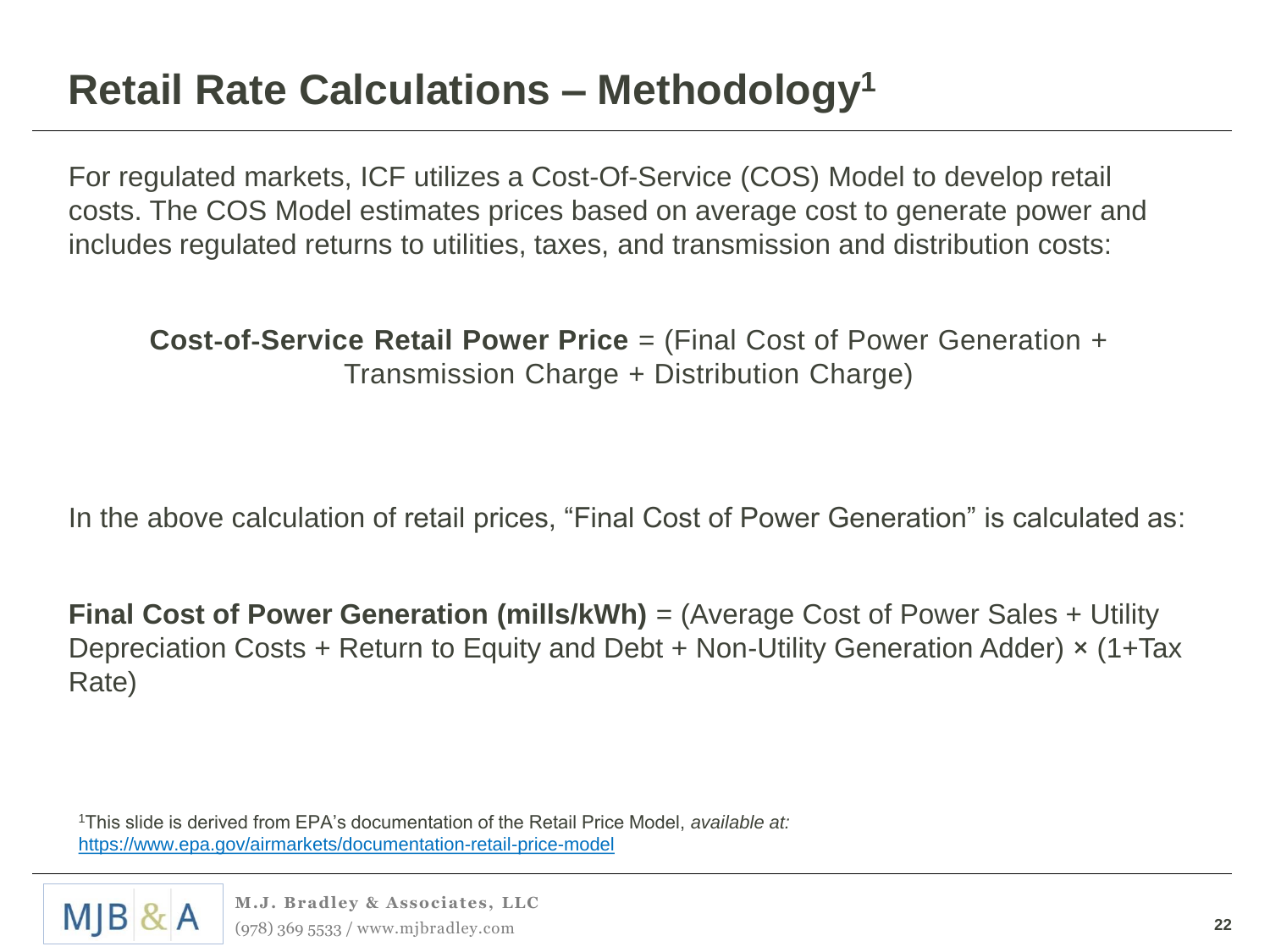# **Renewables Capital Costs and Build Assumptions**

- Renewables cost assumptions are presented on the following slide.
- These model runs assume that renewable resources are limited to 20 percent of net energy for load by technology type and 30 percent of net energy for load in total at each of IPM's U.S. sub-regions, on the assumption that grid integration impacts are relatively minor below these levels. EPA considers this assumption to be a conservative approach that provides a high degree of assurance that the renewable capacity deployment pattern projected by the model would not incur significant grid integration costs. See Final Clean Power Plan Rule, page 64808.
- Short-term capital cost adders are also assumed for wind and solar consistent with EPA's Base Case v.5.15. Capital costs increase when capacity additions exceed specified thresholds.
- Also, 2018 solar builds are limited to a 7.5 GW per calendar year and 2018-2019 wind builds are limited to a 15 GW per calendar year.
- Virginia wind builds limited to 500 MW based on feedback from state dialogues.

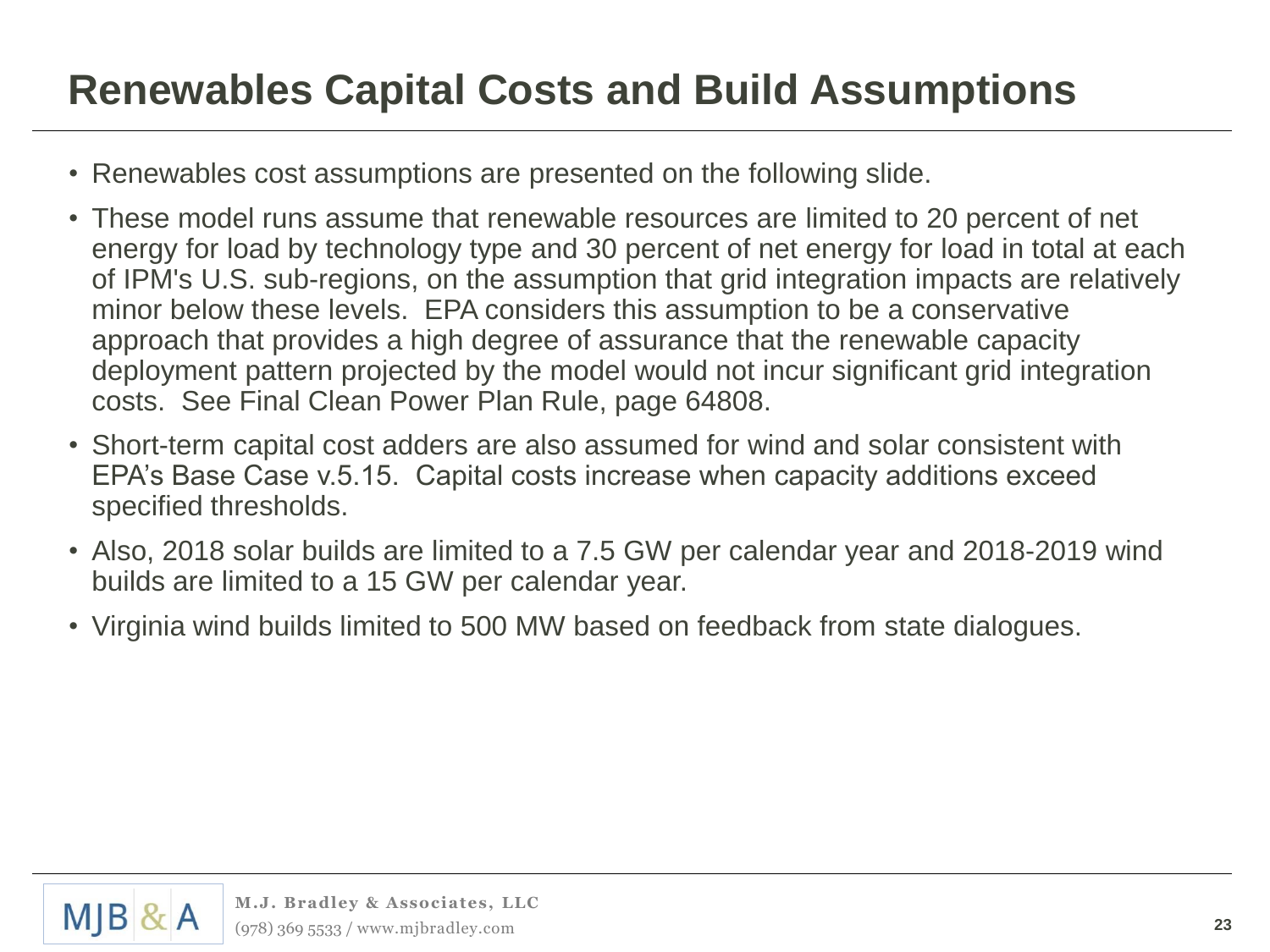# **Current Renewable Cost Assumptions**

|                      | RE Potential Build Cost and Performance - EPA v5.15 |           |                                   |                                                                                             |                |            |
|----------------------|-----------------------------------------------------|-----------|-----------------------------------|---------------------------------------------------------------------------------------------|----------------|------------|
| <b>Renewable</b>     |                                                     |           | <b>Overnight Capital Costs in</b> | <b>Heat Rate in</b>                                                                         | <b>VOM</b>     | <b>FOM</b> |
| <b>Technologies</b>  | <b>First Year</b>                                   | Vintage   | 2016-2054 (2012\$/kW)             | 2016-2054 (Btu/kWh)                                                                         | (2012\$/MWh)   | (2012/kW)  |
| <b>Biomass BFB</b>   | 2018                                                | 2018-2040 | 4,111                             | 13,500                                                                                      | 5.2            | 103.8      |
| Landfill Gas*        | 2016                                                | 2016-2040 | 8,554                             | 13,648                                                                                      | 8.5            | 381.7      |
|                      |                                                     | 2016      | 2,182                             |                                                                                             |                | 7.4        |
|                      |                                                     | 2018      |                                   |                                                                                             |                | 7.4        |
| Solar PV             | 2016                                                | 2020      | 1,579                             |                                                                                             |                | 7.4        |
|                      |                                                     | 2025      | 1.448                             |                                                                                             |                | 7.4        |
|                      |                                                     | 2030      | 1,053                             |                                                                                             |                | $7.4\,$    |
|                      |                                                     | 2040      |                                   |                                                                                             | $\overline{a}$ | 7.4        |
|                      |                                                     | 2016      | 5,015                             |                                                                                             |                | 42.2       |
|                      | 2016                                                | 2018      | 4,935                             |                                                                                             |                | 42.2       |
| Solar Thermal        |                                                     | 2020      | 4,857                             |                                                                                             |                | 42.2       |
|                      |                                                     | 2025      | 4,660                             |                                                                                             |                | 42.2       |
|                      |                                                     | 2030      | 4,463                             |                                                                                             |                | 42.2       |
|                      |                                                     | 2040      | 4,059                             |                                                                                             |                | 42.2       |
|                      |                                                     | 2016      |                                   |                                                                                             |                | 46.5       |
|                      |                                                     | 2018      | 1,717                             |                                                                                             |                | 46.5       |
| <b>Onshore Wind</b>  | 2016                                                | 2020      | 1.711                             |                                                                                             |                | 46.5       |
|                      |                                                     | 2025      | 1,701                             |                                                                                             |                | 46.5       |
|                      |                                                     | 2030      |                                   |                                                                                             |                | 46.5       |
|                      |                                                     | 2040      | 1,696                             | 1,880<br>1,053<br>1,724<br>1,697<br>٠<br>5,243<br>4,970<br>4,697<br>4,141<br>4,032<br>3,929 |                | 46.5       |
|                      |                                                     | 2016      |                                   |                                                                                             |                | 101.4      |
|                      |                                                     | 2018      |                                   |                                                                                             |                | 101.4      |
| <b>Offshore Wind</b> | 2016                                                | 2020      |                                   |                                                                                             |                | 101.4      |
|                      |                                                     | 2025      |                                   |                                                                                             |                | 101.4      |
|                      |                                                     | 2030      |                                   |                                                                                             |                | 101.4      |
|                      |                                                     | 2040      |                                   |                                                                                             |                | 101.4      |

For the purpose of this analysis, the Solar PV costs in 2030 were reduced to \$1,053/kW based on updated data from the National Renewable Energy Laboratory (NREL).

Otherwise the renewable cost assumptions are consistent with EPA's Base Case version 5.15.

**Note:** Capital cost multipliers are used to adjust region specific capital cost assumptions. \*EPA's analysis includes three different landfill gas build options with varying capital costs (LGLo, LGvLO, LGHi). The costs shown above are for the mid range LGLo.

 $M$ JB & A

**M.J. Bradley & Associates, LLC** (978) 369 5533 / www.mjbradley.com **24**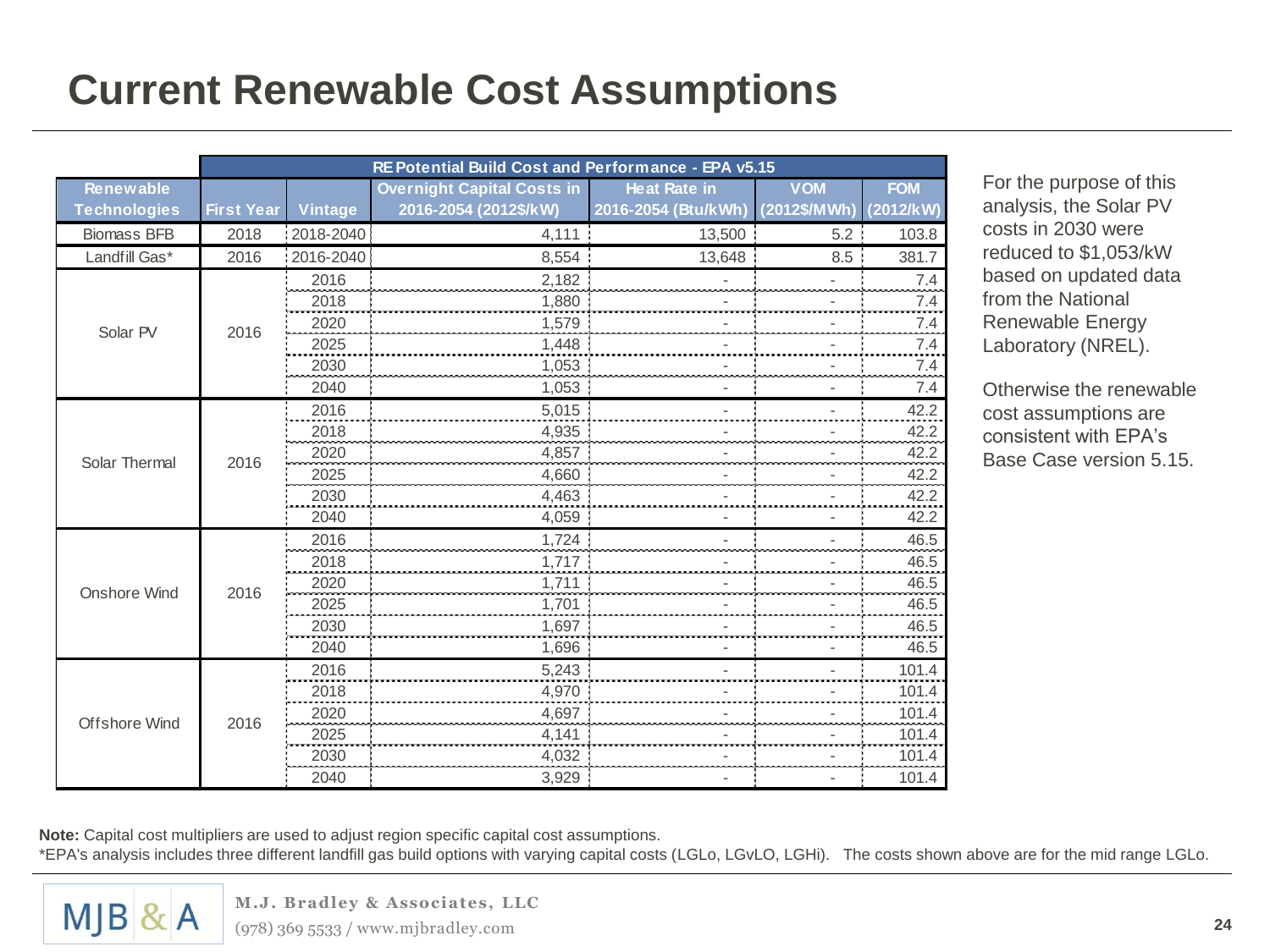## **Generation Fuel Mix**

Percent Generation by Fuel Type – **2030**



Across all of the model runs, there is variability in the projected generation mix.

Relative to the Reference Case, coal generation declines an average of 18% in 2030 (averaging across all of the scenarios), but continues to supply between 21% and 25% of electricity, across all of the cases evaluated.

Natural gas (NGCC) is projected to supply between 24% and 28% of electricity in 2030, across all of the cases evaluated.

Renewable energy is projected to supply between 13% and 14% of electricity in 2030, across all of the cases evaluated.

Coal Existing NGCC New NGCC  $\Box$  O/G Steam  $\Box$  CT  $\Box$  Nuclear  $\Box$  Hydro  $\Box$  Renewables  $\Box$  Other  $\alpha$  EE

**Note:** "Existing Only" cases MB06 and MB07 do not include leakage mitigation measures.

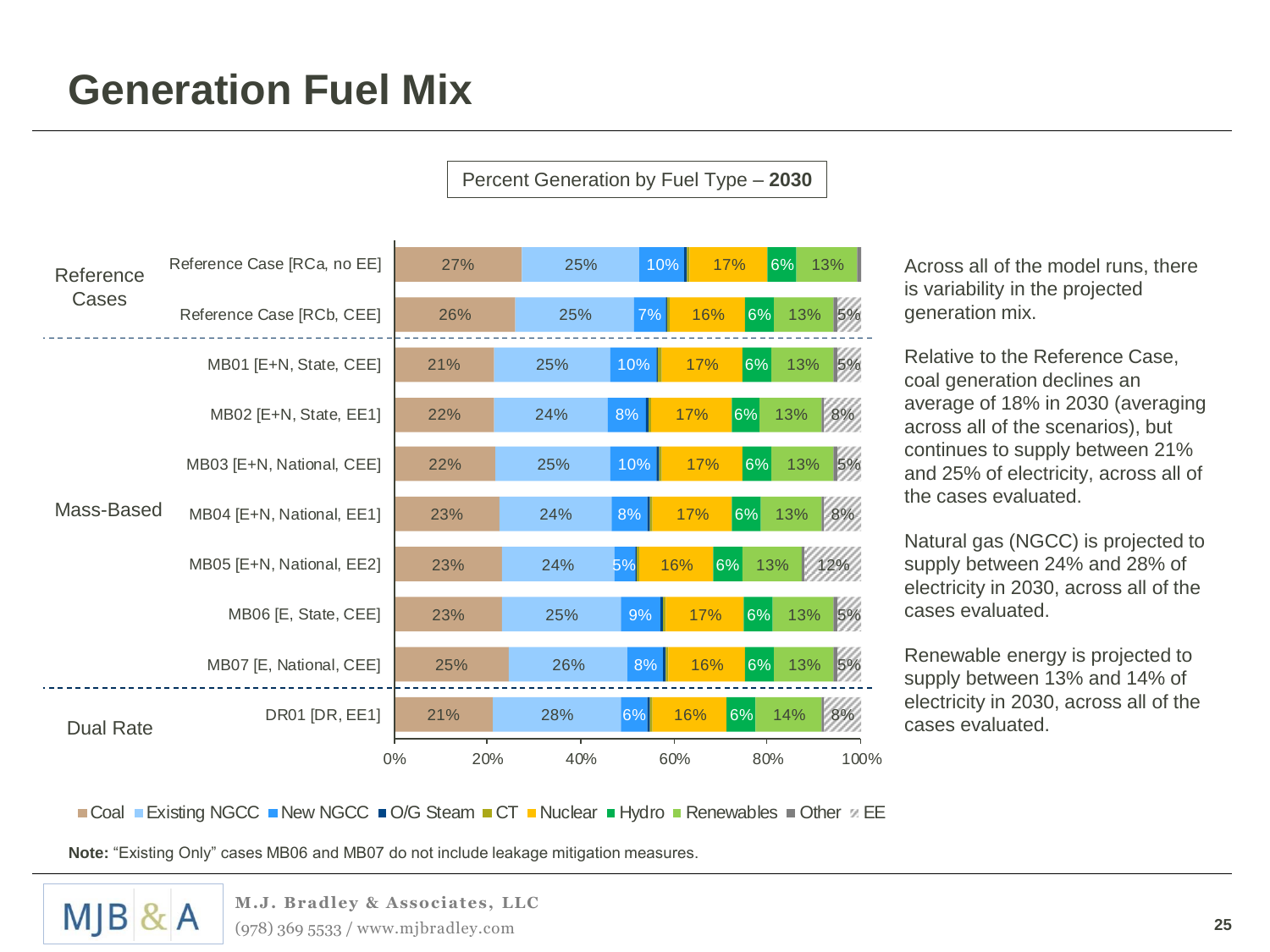ICF International estimated average retail bills for the continental U.S. using a salesweighted methodology developed by EPA. The estimates reflect changes in electric system costs.

On average, U.S. household bills are estimated to be below reference case (RCa) levels (3%-11%) depending on the level of energy efficiency and policy option. The mass-based scenarios do not assume that the allowance value is returned to consumers in the form of bill assistance programs or clean energy services that could benefit electricity customers.

Increased investment in energy efficiency also results in greater bill savings for households; for example, savings roughly triple between MB04 and MB05.



**Note:** Average retail bills are compared to Reference Case (RCa).

The participant costs of energy efficiency programs are excluded from these retail bill estimates. Including participant costs would have a minimal impact on the magnitude of these bill estimates.

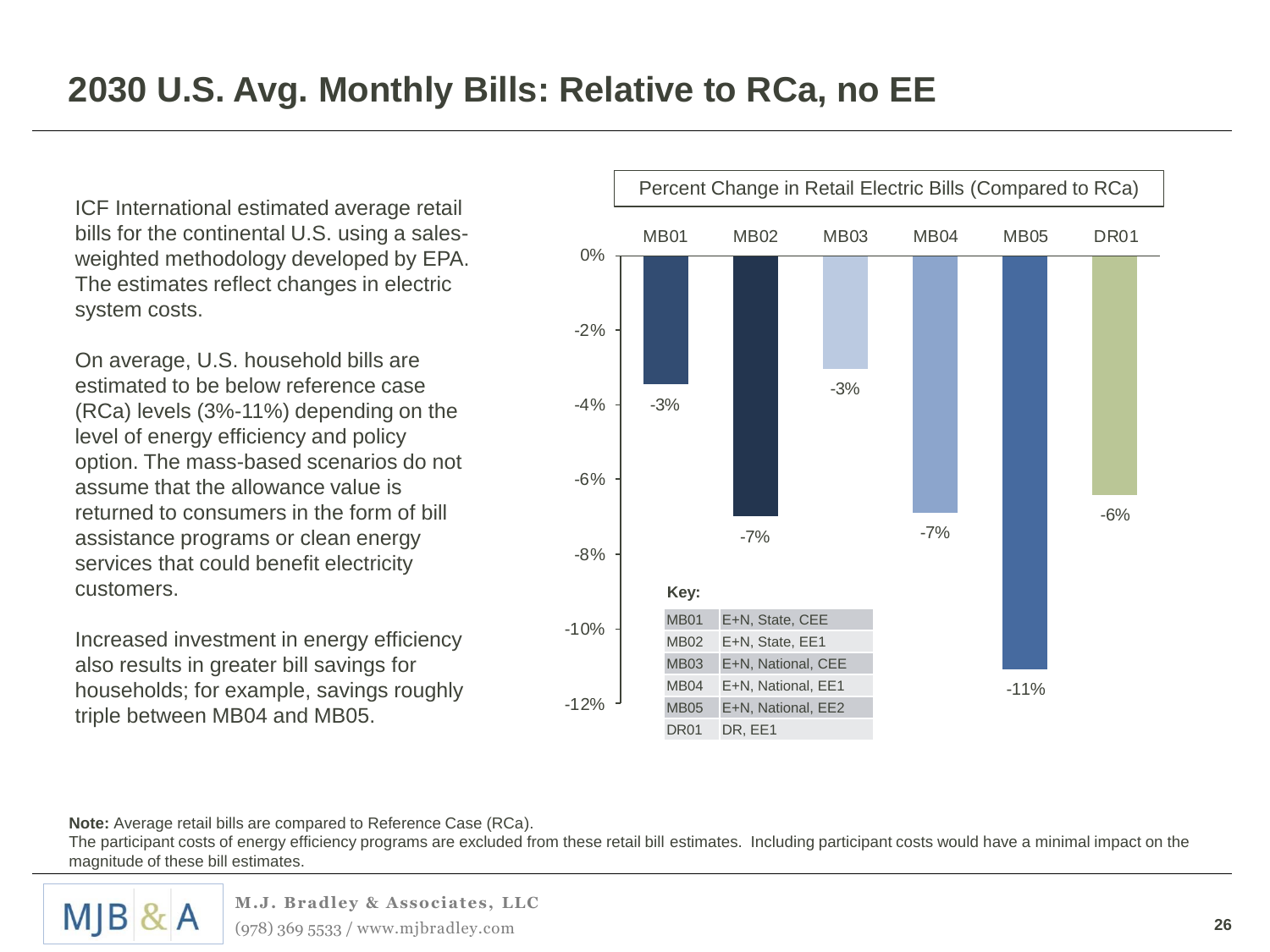## **Natural Gas Prices (2012\$/MMBtu)**



**M.J. Bradley & Associates, LLC**  $\propto$  A (978) 369 5533 / www.mjbradley.com

**MJB**